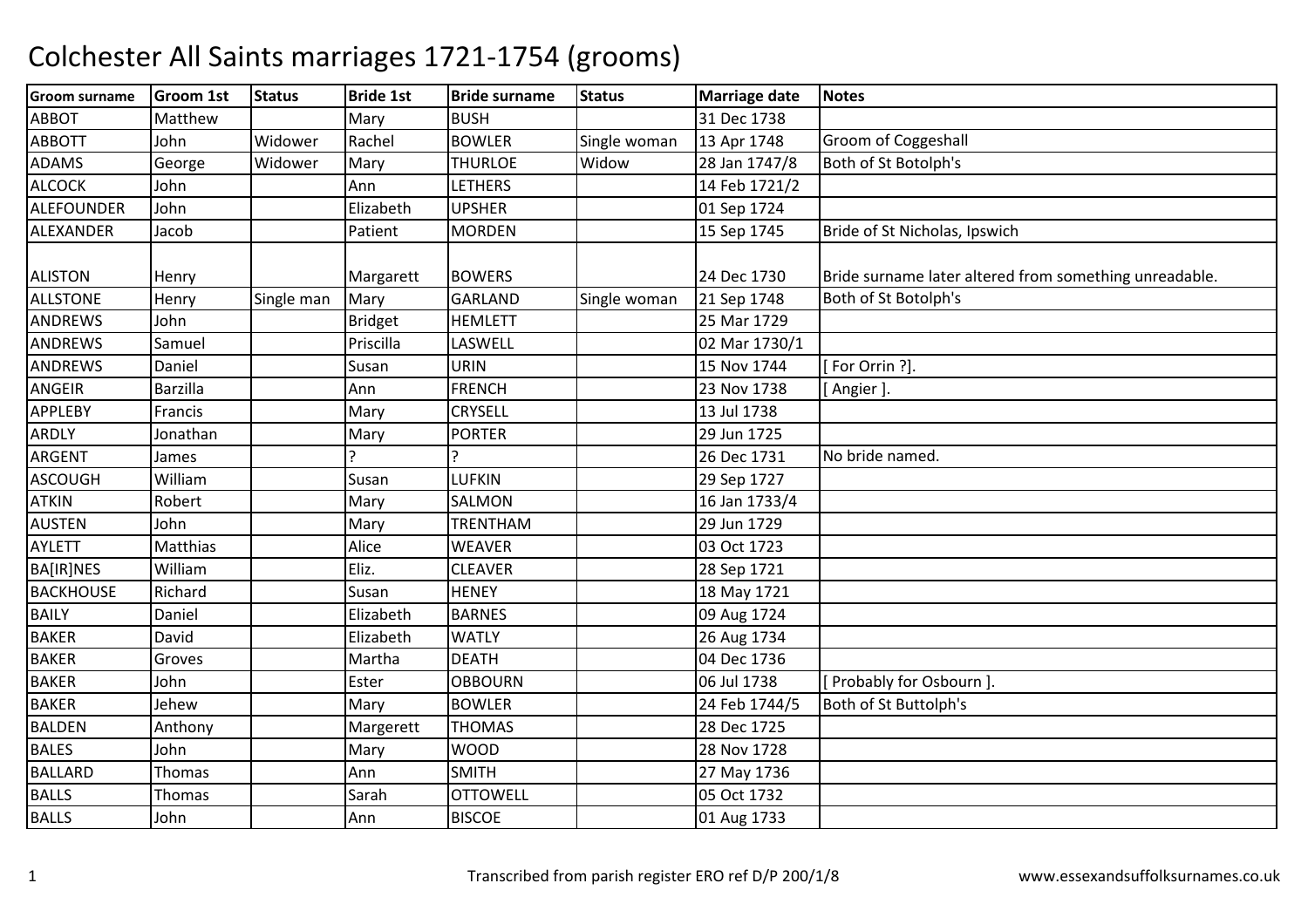| <b>Groom surname</b> | <b>Groom 1st</b> | <b>Status</b> | <b>Bride 1st</b> | <b>Bride surname</b> | <b>Status</b> | <b>Marriage date</b> | <b>Notes</b>                                 |
|----------------------|------------------|---------------|------------------|----------------------|---------------|----------------------|----------------------------------------------|
| <b>BANFILLON</b>     | Anthony          |               | Eliz.            | <b>BREWSTER</b>      |               | 18 Nov 1753          | Bride of St Leonard's                        |
| <b>BANKS</b>         |                  |               | Martha           | <b>WRIGHT</b>        |               | * Apr 1738           | No groom firstname.                          |
| <b>BARLOW</b>        | John             |               | Sarah            | <b>GAGE</b>          |               | 30 Sep 1723          |                                              |
| <b>BARNARD</b>       | John             |               | Susanna          | <b>KNOCK</b>         | Widow         | 09 Jan 1753          | Bride of St Botolph's                        |
| <b>BARNES</b>        | John             |               | Mary             | <b>BARNES</b>        |               | 26 Feb 1722/3        | John replaced William.                       |
| <b>BARNES</b>        | Benjamin         |               | Mary             | <b>PORTER</b>        |               | 24 Apr 1728          |                                              |
| <b>BARNES</b>        | Thomas           |               | Elizabeth        | <b>GROOM</b>         |               | 26 Dec 1731          |                                              |
| <b>BARNEY</b>        | William          |               | Philidelphia     | <b>YOUNGS</b>        |               | 26 Feb 1733/4        |                                              |
| <b>BARNS</b>         | Benjamin         | Widower       | Mary             | <b>COLLING</b>       | Widow         | 31 May 1747          | Bride of St Buttolph's                       |
| <b>BARNS</b>         | James            | Single man    | Mary             | SHAKESHAFT           | Single woman  | 12 May 1752          | Both of St Botolph's                         |
| <b>BARRET</b>        | John             |               | Jane             | <b>WEBB</b>          |               | 02 Sep 1722          |                                              |
| <b>BARTLETT</b>      | John             | Widower       | Susanna          | <b>CLAY</b>          | Single woman  | 27 Apr 1750          | Bride of St Botoloph's                       |
| <b>BARTON</b>        | John             | Single man    | Ann              | <b>ROW</b>           | Single woman  | 05 Aug 1752          | <b>Both of Manningtree</b>                   |
| <b>BASSIL</b>        | Joseph           | Widower       | Elizabeth        | <b>HOUGHTON</b>      | Widow         | 01 Mar 1741/2        | Both of St Buttolph's                        |
| <b>BATELY</b>        | William          | Widower       | Ruth             | <b>RICH</b>          | Widow         | 15 Jun 1747          | Both of St Botolph's                         |
| <b>BATEMAN</b>       | George           |               | Elizabeth        | <b>STAINES</b>       |               | 29 Sep 1730          | Bride surname later altered from Stanes.     |
| <b>BATES</b>         | <b>Thomas</b>    |               | Rebecca          | <b>RETNER</b>        |               | 05 May 1740          | [For Ratner ?].                              |
| <b>BAWTREE</b>       | John             |               | Grace            | <b>FITCH</b>         |               | 19 Dec 1732          |                                              |
| <b>BAYLES</b>        | Thomas           |               | Elizabeth        | <b>MEADOWS</b>       |               | 11 Apr 1722          | Mr and Mrs.                                  |
| <b>BAYLEY</b>        | Abraham          |               | Mary             | LAWRENCE             |               | 20 Jun 1744          | Both of St Buttolph's                        |
| <b>BAYLY</b>         | William          |               | Sarah            | <b>FROST</b>         |               | 26 Jan 1728/9        |                                              |
| <b>BEAL</b>          | Richard          |               | Mary             | <b>POWELL</b>        |               | 06 Oct 1729          | Groom from London. [ Rector's dtr ? ].       |
| <b>BEARSTOCK</b>     | Jacob            |               | Elizabeth        | <b>ONYON</b>         |               | 09 Oct 1726          |                                              |
| <b>BEAVERSTONE</b>   | Charles          |               | Abigail          | <b>CARTER</b>        |               | 25 May 1729          |                                              |
| <b>BEER</b>          | John             |               | Elizabeth        | <b>BOMAN</b>         |               | 13 Sep 1730          |                                              |
| <b>BEESTON</b>       | Edward           | Widower       | Elizabeth        | <b>WOODWARD</b>      | Widow         | 07 Apr 1743          |                                              |
| <b>BELFIELD</b>      | James            |               | Elizabeth        | <b>WESTHUP</b>       |               | 30 Jun 1742          | [Should be Westrup ?]. Bride of St Buttolphs |
| <b>BELL</b>          | Martin           |               | Mary             | <b>BOGARD</b>        |               | 24 Aug 1735          |                                              |
| <b>BEVAN</b>         | Albertus         | Single man    | Sarah            | <b>FITCH</b>         | Single woman  | 30 Oct 1741          |                                              |
| <b>BEVERLY</b>       | William          |               | Martha           | <b>JOHNSON</b>       |               | 01 Jun 1742          | Groom of St James                            |
| <b>BIRCHLY</b>       | James            |               | Mary             | YEWELL               |               | 21 Jun 1724          |                                              |
| <b>BISCOE</b>        | James            |               | Mary             | <b>HASKIN</b>        |               | 08 Jul 1731          |                                              |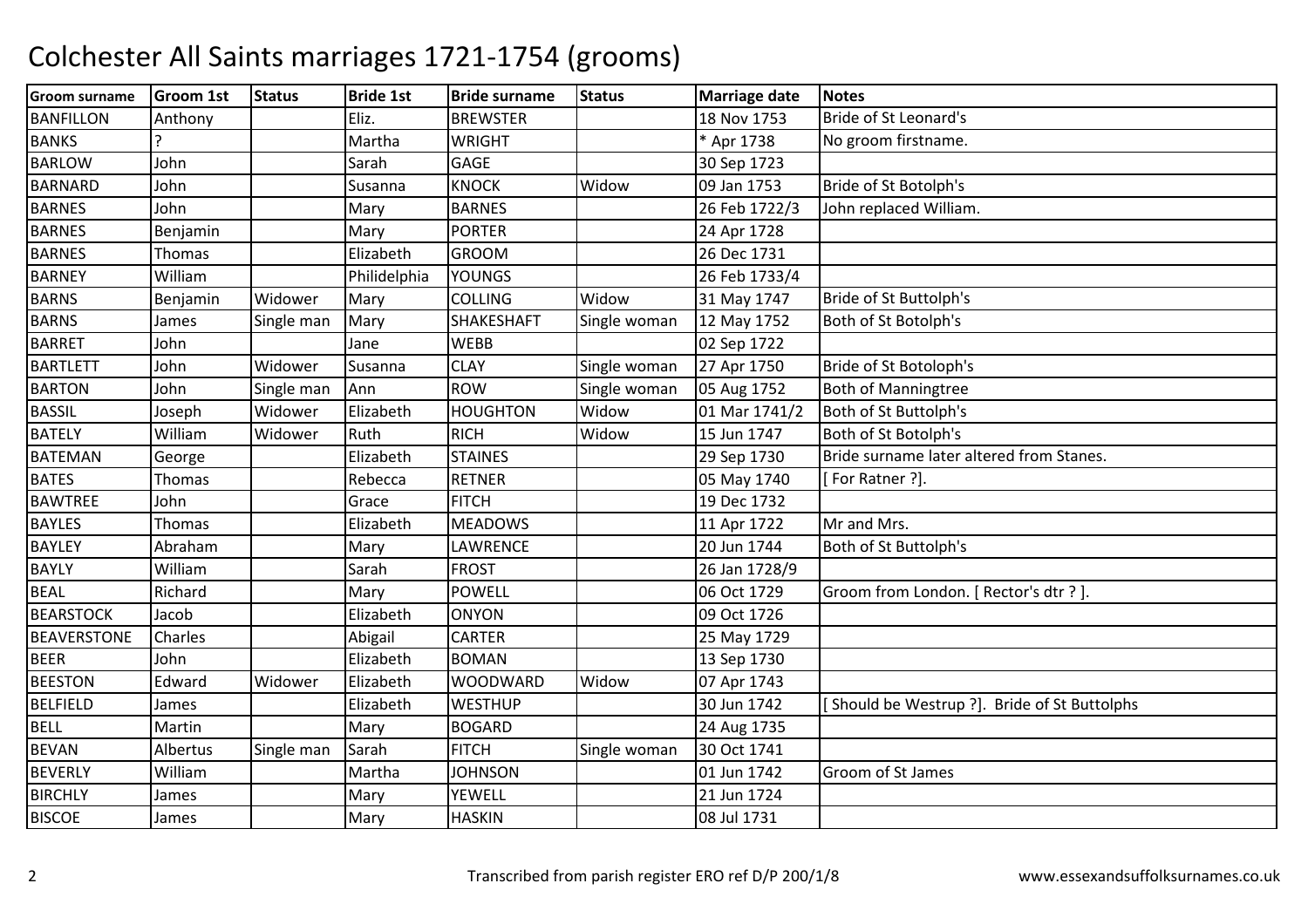| <b>Groom surname</b> | <b>Groom 1st</b> | <b>Status</b> | <b>Bride 1st</b> | <b>Bride surname</b> | <b>Status</b> | <b>Marriage date</b> | <b>Notes</b>                                   |
|----------------------|------------------|---------------|------------------|----------------------|---------------|----------------------|------------------------------------------------|
| <b>BLANFIELD</b>     | Michael          |               | Mary             | <b>FIELD</b>         |               | 11 May 1747          | Bride of St Buttolph's                         |
| <b>BLOMFIELD</b>     | George           | Widower       | Rachel           | <b>JEKYL</b>         | Single woman  | 01 Jun 1747          | <b>Bride of St Giles</b>                       |
| <b>BOLDEN</b>        | Anthony          |               | Mary             | RANDELL              |               | 27 Jun 1732          |                                                |
| <b>BONES</b>         | William          |               | Elizabeth        | <b>GIBSON</b>        |               | 20 Aug 1739          | Altered from Bowes.                            |
| <b>BONES</b>         | John             |               | Sarah            | <b>SUTHERNWOOD</b>   |               | 01 Aug 1748          | Groom of St Peter's, bride of St Mary Magdalen |
| <b>BOREHAM</b>       | Clement          |               | Sarah            | <b>BALLS</b>         |               | 16 Dec 1723          |                                                |
| <b>BOSTON</b>        | Stephen          |               | Mary             | <b>BRAMFORD</b>      |               | 04 Apr 1734          |                                                |
| <b>BOWLER</b>        | James            |               | Elizabeth        | LAPPAGE              |               | 18 Apr 1731          |                                                |
| <b>BOWLES</b>        | William          |               | Ann              | <b>UNDERWOOD</b>     |               | 28 Dec 1728          |                                                |
| <b>BRABERTON</b>     | Joseph           |               | Hannah           | <b>BOWLER</b>        |               | 21 Jan 1738/9        |                                                |
| <b>BRABY</b>         | John             | Widower       | Ann              | <b>MOOR</b>          | Widow         | 24 Aug 1751          | Both of St Botolph's                           |
| <b>BRADDEY</b>       | William          |               | Elizabeth        | <b>JACKSON</b>       |               | 02 Nov 1739          |                                                |
| <b>BRADDY</b>        | William          |               | Eliz.            | <b>NOOTH</b>         |               | 25 Dec 1743          | Bride of St Buttolph's                         |
| <b>BRANSON</b>       | Nathaniel        | Widower       | Eliz.            | <b>WINCH</b>         | Widow         | 24 Jan 1743/4        | Both of St Buttolph's                          |
| <b>BRAY</b>          | Robert           |               | Ann              | <b>JENNINGS</b>      |               | 21 Jan 1733/4        |                                                |
| <b>BRIDGE</b>        | <b>Thomas</b>    |               | Sarah            | <b>COOPER</b>        |               | 23 Jun 1730          |                                                |
| <b>BRIGHTY</b>       | Richard          |               | Mary             | <b>APPLETON</b>      |               | 10 Oct 1729          | [See Britty ?].                                |
| <b>BRINER</b>        | John             |               | Martha           | <b>COLVERT</b>       |               | 08 Dec 1728          |                                                |
| <b>BRITTEY</b>       | William          |               | Alice            | <b>OXBOROUGH</b>     |               | 04 May 1731          |                                                |
| <b>BROMLY</b>        | Lucas            |               | Rebecca          | <b>FOREMAN</b>       |               | 21 Jul 1741          |                                                |
| <b>BROOKER</b>       | Jacob            |               | Mary             | LANE                 |               | 26 Jan 1726/7        |                                                |
| <b>BROOKER</b>       | Jacob            | Widower       | Eliz'h           | <b>BOWLER</b>        | Single woman  | 15 Sep 1748          | Groom of St Martin's, bride of St Botolph's    |
| <b>BROWN</b>         | Benjamin         |               | Ann              | <b>FORSTER</b>       |               | 25 Aug 1725          |                                                |
| <b>BROWN</b>         | William          |               | Sarah            | <b>CHAMBERS</b>      |               | 27 Jan 1728/9        |                                                |
| <b>BROWN</b>         | John             |               | Amey             | <b>FRANCES</b>       |               | 02 Jul 1738          |                                                |
| <b>BROWN</b>         | Jonathan         |               | Sarah            | <b>SUDBURY</b>       |               | 19 Feb 1739/40       | Altered from Subbury.                          |
| <b>BROWN</b>         | Samuel           | Single man    | Lidia            | <b>BARKER</b>        | Widow         | 06 Dec 1741          |                                                |
| <b>BROWN</b>         | Francis          | Single man    | Susan            | <b>CONEY</b>         | Widow         | 23 Oct 1750          | Both of St Botolph's                           |
| <b>BRUCE</b>         | James            |               | Elizabeth        | <b>CLARKE</b>        |               | 01 Jun 1742          | Bride of St Buttolph's                         |
| <b>BRUCE</b>         | William          | Single man    | Ann              | <b>WESTHORPE</b>     | Single woman  | 10 Oct 1748          | Both of Lavenham                               |
| <b>BRYNER</b>        | John             |               | Susanna          | <b>STEVENS</b>       |               | * Apr 1739           |                                                |
| <b>BULBROKE</b>      | Stephen          | Widower       | Mary             | KIDGELL              |               | 14 Sep 1742          | Published 4th May. [See Bilbrook etc ?].       |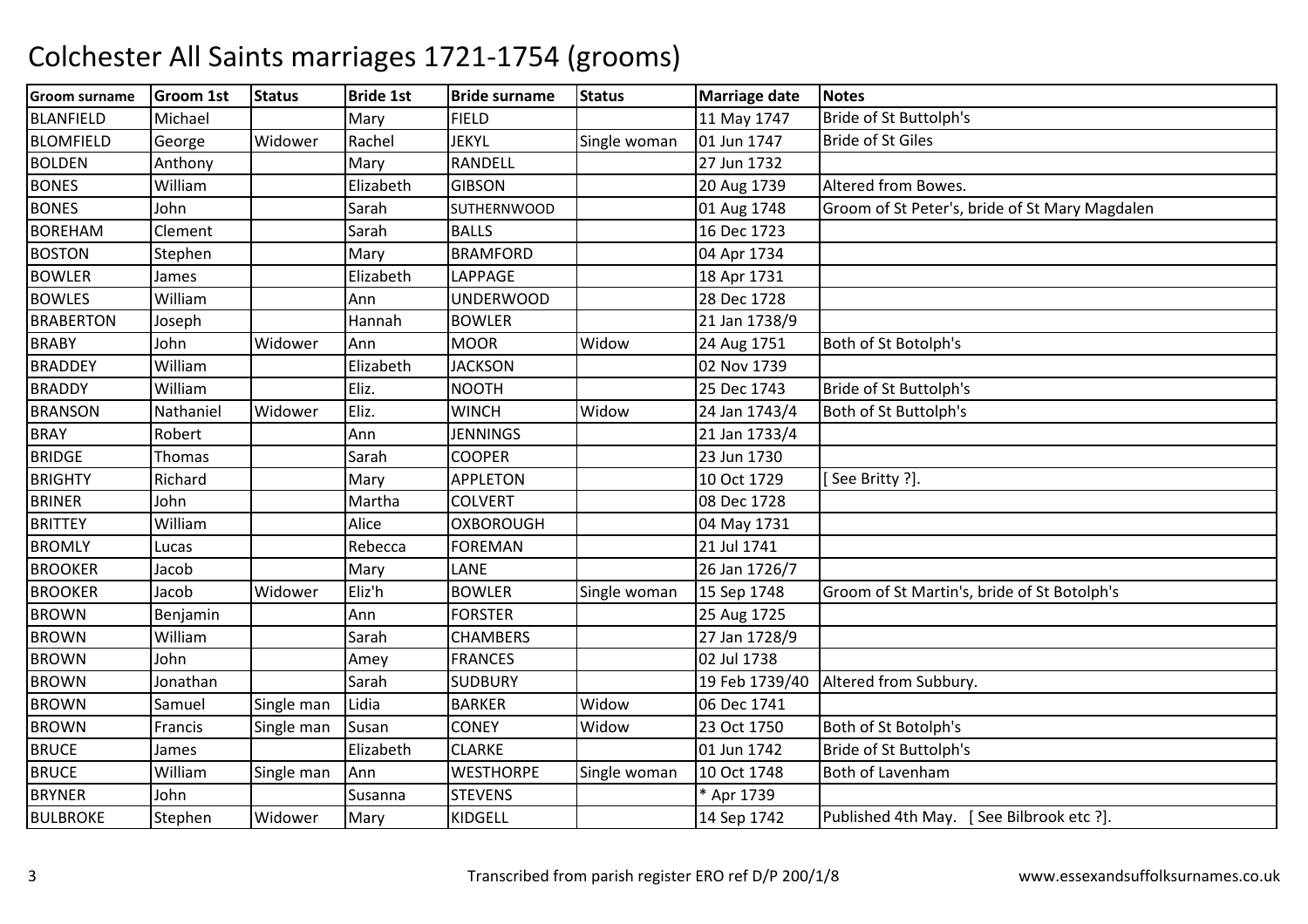| <b>Groom surname</b> | <b>Groom 1st</b> | <b>Status</b> | <b>Bride 1st</b> | <b>Bride surname</b> | <b>Status</b> | <b>Marriage date</b> | <b>Notes</b>                                                    |
|----------------------|------------------|---------------|------------------|----------------------|---------------|----------------------|-----------------------------------------------------------------|
| <b>BULBROOK</b>      | John             |               | Mary             | <b>WILLIS</b>        |               | 28 Apr 1723          |                                                                 |
| <b>BULL</b>          | George           |               | Mary             | <b>DIXON</b>         |               | 01 May 1722          |                                                                 |
| <b>BULL</b>          | William          |               | Anne             | <b>MIXER</b>         |               | 12 Apr 1724          |                                                                 |
| <b>BUNN</b>          | Thomas           |               | Mary             | <b>CASKETER</b>      |               | 29 May 1728          |                                                                 |
| <b>BUNNER</b>        | John             |               | Sarah            | <b>EVERITT</b>       |               | 21 Dec 1740          | For Bonner ?].                                                  |
| <b>BUNTEN</b>        | Samuel           |               | Sarah            | <b>BOLDS</b>         |               | 24 Oct 1734          | [For Bunting, Bowles ?].                                        |
| <b>BURGESS</b>       | Daniel           |               | Margaret         | <b>MARTIN</b>        |               | 07 Nov 1723          |                                                                 |
| <b>BURGIS</b>        | Henry            |               | Ann              | <b>FLOOD</b>         | Single woman  | 15 Aug 1751          | Groom of St Peter's, bride of St Botolph's                      |
| <b>BURNHAM</b>       | Joseph           |               | Penelope         | <b>HARLOW</b>        |               | 09 Dec 1724          |                                                                 |
| <b>BUSH</b>          | Joseph           |               | Elizabeth        | <b>KEMP</b>          |               | 06 Dec 1730          |                                                                 |
| <b>BUTLER</b>        | Robert           |               | Mary             | LANSDELL             |               | 20 Jan 1724/5        | Altered from Landdell.                                          |
| <b>BUXTON</b>        | Samuel           |               | Ann              | <b>DAVIS</b>         |               | 22 Sep 1734          |                                                                 |
| <b>CALVESBAG</b>     | Robert           | Single man    | Mary             | <b>SADLER</b>        | Single woman  | 18 Oct 1750          | Both of St Botolph's                                            |
|                      |                  |               |                  |                      |               |                      |                                                                 |
| <b>CALVESBAGG</b>    | Robt.            |               |                  | <b>THORP</b>         |               | 10 Jun 1753          | No bride's firstname. Date could be 16th. Bride of St Botolph's |
| <b>CANT</b>          | George           |               | Judith           | <b>BULL</b>          |               | 22 Jun 1740          |                                                                 |
| <b>CANT</b>          | John             |               | Jane             | LANGLEY              |               | 25 Dec 1743          | Both of St Buttolph's                                           |
| <b>CANT</b>          | William          |               | Eliz.            | LAY                  |               | 29 Jun 1746          | Groom of St Buttolph's                                          |
| <b>CAREW</b>         | George           |               | Anne             | <b>WALPOLE</b>       |               | 03 Sep 1728          |                                                                 |
| <b>CAREY</b>         | William          | Widower       | Susan            | <b>TAYLOR</b>        | Single woman  | 10 Oct 1750          | <b>Bride of Ardleigh</b>                                        |
|                      | Thomas           |               |                  |                      |               |                      |                                                                 |
| <b>CARPENTER</b>     | <b>Jeffrys</b>   | Single man    | Hannah           | <b>KISSER</b>        | Single woman  | 25 Feb 1741/2        | Both of St Buttolph's                                           |
| <b>CARR</b>          | Jacob            |               | Mary             | <b>MUNCY</b>         |               | 25 Apr 1734          | [Mis-read for Murray ?].                                        |
| <b>CARRINGTON</b>    | John             |               | Elizabeth        | <b>NOOTH</b>         |               | 28 Sep 1729          |                                                                 |
| <b>CARTER</b>        | James            |               | Mary             | <b>LESTER</b>        |               | 30 Nov 1721          |                                                                 |
| <b>CARTER</b>        | James            | Single man    | Mary             | <b>WRIGHT</b>        | Single woman  | 09 Nov 1747          | Both of St Botolph's                                            |
| <b>CASSWELL</b>      | Ely              |               | Elizabeth        | LAMBARD              |               | 26 Dec 1725          |                                                                 |
| <b>CATER</b>         | John             |               | Mary             | <b>LOCK</b>          |               | 27 Jun 1730          | Groom surname later altered from Caster?                        |
| <b>CATER</b>         | Richard          |               | Elizabeth        | <b>CATER</b>         |               | 13 Oct 1732          |                                                                 |
| <b>CATER</b>         | William          |               | Ann              | <b>TAYLOR</b>        |               | 18 Aug 1733          |                                                                 |
|                      |                  |               |                  |                      |               |                      | No bride's surname and looks as if she was Elizabeth. Groom of  |
| <b>CATER</b>         | William          | Widower       | Eliza:           |                      |               | 23 Feb 1741/2        | St Buttolph's                                                   |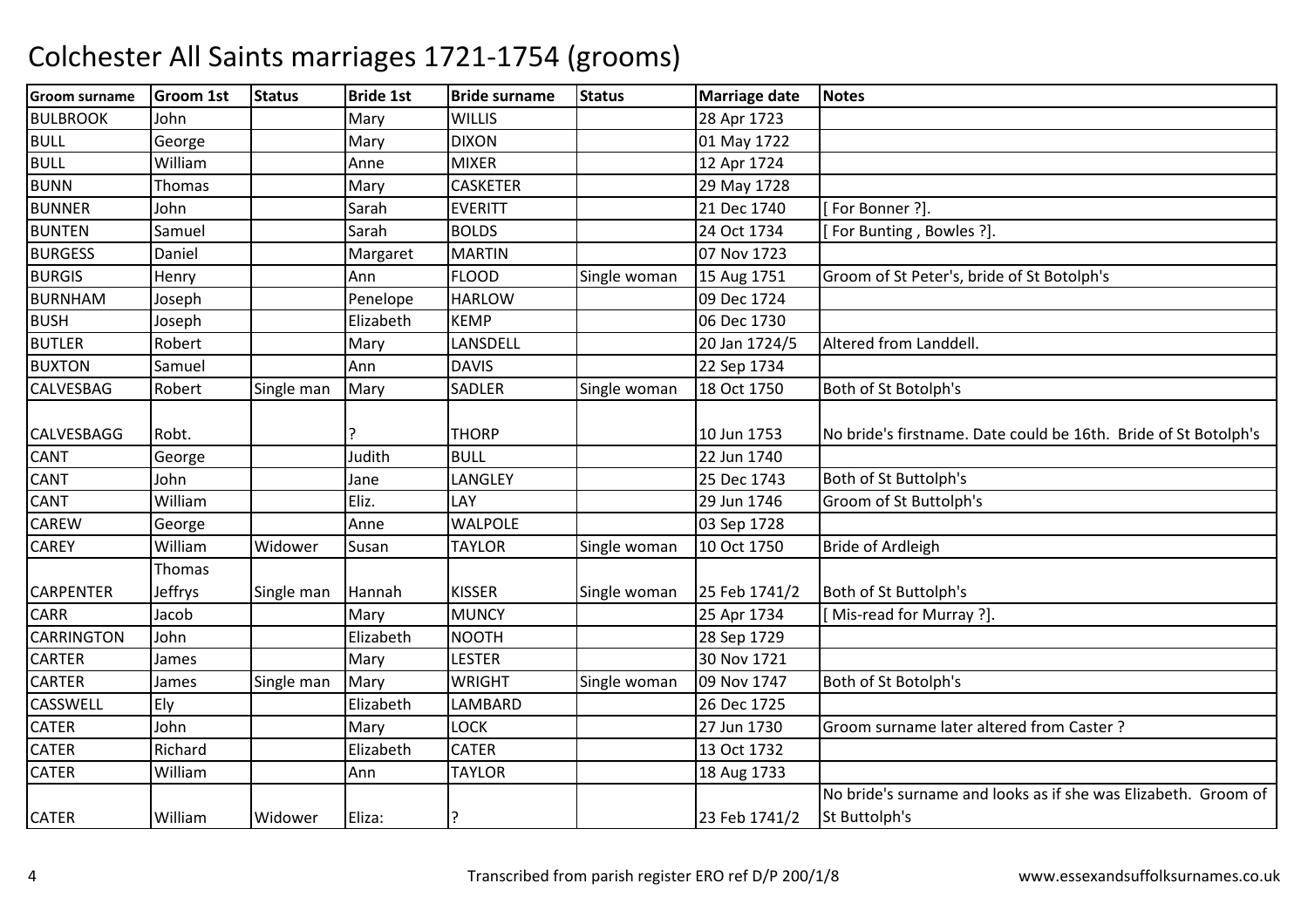| <b>Groom surname</b> | <b>Groom 1st</b> | <b>Status</b> | <b>Bride 1st</b> | <b>Bride surname</b> | <b>Status</b> | <b>Marriage date</b> | <b>Notes</b>                                  |
|----------------------|------------------|---------------|------------------|----------------------|---------------|----------------------|-----------------------------------------------|
| <b>CATER</b>         | Charles          | Single man    | Susan            | <b>GRANT</b>         | Single woman  | 29 Jan 1748/9        | Groom of St Martin's                          |
| <b>CATER</b>         | Robert           | Single man    | Mary             | LEAVER               | Single woman  | 25 Dec 1751          | Both of St Botolph's                          |
| <b>CHAPLAIN</b>      | John             |               | Angelica         | SPARROW              |               | 06 Dec 1723          |                                               |
| <b>CHAPMAN</b>       | Daniel           |               | Mary             | <b>BATEMAN</b>       |               | 10 Jun 1724          |                                               |
| <b>CHAPMAN</b>       | William          |               | Mary             | <b>HARRIS</b>        |               | 08 Nov 1733          |                                               |
| <b>CHAPMAN</b>       | Samuel           | Widower       | Susan            | <b>MARFLIN</b>       | Widow         | 03 Nov 1751          |                                               |
| <b>CHILD</b>         | William          | Single man    | Ann              | <b>SHARP</b>         | Single woman  | 09 Apr 1751          | Both of Inworth                               |
| <b>CHOPPEN</b>       | Moses            |               | Margarett        | <b>BAKER</b>         |               | 07 Apr 1735          |                                               |
| <b>CHOPPEN</b>       | Moses            |               | Rebecca          | <b>LYON</b>          |               | 13 May 1745          | Both of St Buttolph's                         |
| <b>CHOPPIN</b>       | Moses            |               | Stephena         | <b>RAWLINSON</b>     |               | 24 Dec 1721          |                                               |
| <b>CHOPPIN</b>       | Abraham          |               | Mary             | <b>JENNINGS</b>      |               | 03 Oct 1725          |                                               |
| <b>CHURCH</b>        | John             |               | Ann              | <b>CLARRY</b>        |               | 07 May 1753          | Bride of St Botolph's                         |
| <b>CLARK</b>         | John             |               | Ann              | <b>BULL</b>          |               | 28 Dec 1725          |                                               |
| <b>CLARK</b>         | Thomas           |               | Penelope         | <b>BURNAM</b>        |               | 07 Sep 1727          |                                               |
| <b>CLARK</b>         | John             |               | Jane             | <b>BERRY</b>         |               | 24 Feb 1733/4        |                                               |
| <b>CLARK</b>         | Benjamin         |               | Sarah            | LEACH                |               | 28 Jul 1737          |                                               |
| <b>CLARK</b>         | Michael          | Widower       | Mary             | <b>GREEN</b>         | Single woman  | 31 May 1747          | Both of St Botolph's                          |
| <b>CLARKE</b>        | Samuel           |               | Elizabeth        | <b>SCORES</b>        |               | 22 Dec 1723          |                                               |
| <b>CLARKE</b>        | William          |               | Elizabeth        | <b>ONYON</b>         |               | 18 Feb 1728/9        |                                               |
| <b>CLARKE</b>        | John             |               | Elizabeth        | PAIN                 |               | 27 Apr 1731          |                                               |
| <b>CLAY</b>          | Samuel           |               | Ann              | <b>BARNS</b>         |               | 30 Mar 1741          |                                               |
| <b>CLAYPOLE</b>      | Isaac            | Single man    | Elizabeth        | <b>HARROD</b>        | Single woman  | 28 Jul 1747          | Groom of St Mary's, bride of St Botolph's     |
| <b>CLAYTON</b>       | James            |               | Susan            | <b>STAINES</b>       |               | 07 May 1732          |                                               |
| <b>CLIFF</b>         | John             |               | Eliz.            | <b>BRINKLEY</b>      |               | 29 Sep 1745          | Both of St Buttolph's                         |
| <b>COBBS</b>         | John             |               | Elizabeth        | <b>HANKEN</b>        |               | 09 Feb 1730/1        |                                               |
| <b>COBBS</b>         | John             | Widower       | Eliz'h           | <b>EVERETT</b>       | Widow         | 07 May 1750          | Bride of St Botoloph's                        |
| <b>COBBS</b>         | John             | Widower       | Jane             | <b>BAKER</b>         | Widow         | 30 Jun 1751          | Bride of St Botolph's                         |
| <b>COCK</b>          | Benjamin         |               | Mary             | <b>STOWERS</b>       |               | 13 Nov 1722          |                                               |
| <b>COCK</b>          | Robt.            |               | Eliz.            | <b>FOWLER</b>        |               | 03 May 1753          | Groom of Mersea Island, bride of St Botolph's |
| <b>COLLEN</b>        | Phillip          |               | Mary             | <b>WRINCH</b>        |               | 02 Oct 1744          | Both of St Buttolph's                         |
| <b>COLLINS</b>       | Joseph           |               | Mary             | <b>DELIGHT</b>       |               | 27 Dec 1732          |                                               |
| <b>COLSON</b>        | John             | Single man    | Mary             | LUMLY                | Single woman  | 13 Jan 1750/1        | Groom of St James's                           |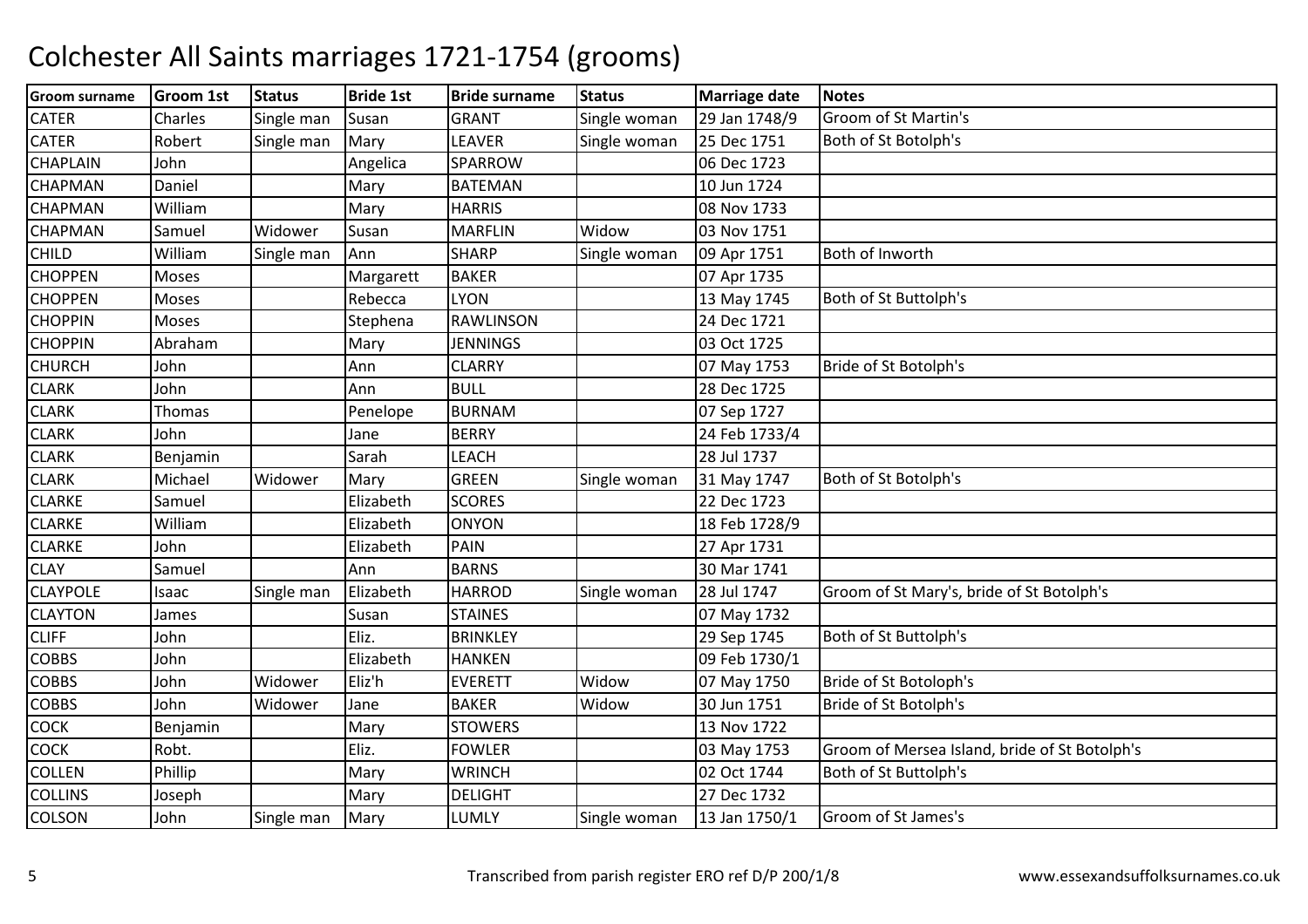| <b>Groom surname</b> | <b>Groom 1st</b> | <b>Status</b> | <b>Bride 1st</b> | <b>Bride surname</b> | <b>Status</b> | <b>Marriage date</b> | <b>Notes</b>                                                      |
|----------------------|------------------|---------------|------------------|----------------------|---------------|----------------------|-------------------------------------------------------------------|
| <b>CONNEY</b>        | John             |               | Susan            | <b>JENNER</b>        |               | 09 Sep 1722          |                                                                   |
| <b>CONNISH</b>       | Edward           |               | Ann              | <b>GARLIN</b>        |               | 04 Jul 1731          | [For Cornish, Garling / Garland ?].                               |
| <b>COOK</b>          | Thomas           |               | <b>Bridget</b>   | <b>LOCK</b>          |               | 14 Nov 1721          |                                                                   |
| <b>COOK</b>          | Joseph           |               | Elizabeth        | <b>BYAM</b>          |               | 12 Apr 1724          |                                                                   |
| <b>COOK</b>          | John             |               | Mary             | <b>CASKETER</b>      |               | 06 May 1728          |                                                                   |
| <b>COOK</b>          | John             |               | Mary             | <b>BLUMFIELD</b>     |               | 13 Oct 1730          |                                                                   |
| <b>COOK</b>          | Thomas           |               | Ann              | <b>HOYT</b>          |               | 07 Nov 1736          |                                                                   |
| <b>COOK</b>          | Michael          |               | Rachel           | <b>BROWN</b>         |               | 24 Apr 1753          | Bride of St Botolph's                                             |
| <b>COOKE</b>         | John             | Single man    | Eliz'h           | <b>HOLDER</b>        | Single woman  | 18 May 1750          | Groom of Holy Trinity                                             |
| <b>COOKE</b>         | William          | Single man    | Eliz'h           | <b>GONNER</b>        | Single woman  | 01 Sep 1751          | Both of St Botolph's                                              |
| <b>COOKE</b>         | William          | Single man    | Mary             | <b>HARDY</b>         | Single woman  | 31 Dec 1751          | <b>Both of Beaumont</b>                                           |
| <b>COOKER</b>        | <b>Thomas</b>    |               | <b>Xtian</b>     | <b>BONES</b>         |               | 17 Aug 1731          | For Christian. [ For Coker ?].                                    |
| <b>COOPER</b>        | Samuel           |               | Sarah            | <b>GARNET</b>        |               | 14 Feb 1723/4        |                                                                   |
| <b>COOPER</b>        | John             |               | Margarett        | PAIN                 |               | 22 Sep 1730          |                                                                   |
| <b>COUSENS</b>       | William          | Single man    | Eliz'h           |                      | Single woman  | 20 Jan 1751/2        | Bride's surname omitted. Both of St Botolph's                     |
| <b>CREASY</b>        | Joseph           | Widower       | Eliz.            | <b>YOUNGS</b>        |               | 11 Sep 1746          | Both of Brightlandsea [ Brightlingsea ].                          |
|                      |                  |               |                  |                      |               |                      | Bride's surname overwritten, looks like it was Axle. [ For Hazell |
| <b>CRESSELL</b>      | Phillip          |               | Mary             | <b>HAXSEL</b>        |               | 01 Jul 1721          | ?]                                                                |
| <b>CRESWELL</b>      | Peter            | Widower       | Hannah           | <b>DIXON</b>         |               | 06 Jun 1742          | Groom of St James, bride of St Buttolphs                          |
| <b>CRICKETT</b>      | Peter            |               | Hannah           | <b>CROFT</b>         |               | 12 Jun 1735          |                                                                   |
| <b>CROPLEY</b>       | <b>Thomas</b>    |               | Abigail          | <b>STANFORD</b>      |               | 11 May 1721          |                                                                   |
| <b>CROSS</b>         | Benjamin         |               | Ann              | <b>GIPSON</b>        |               | 29 Sep 1731          |                                                                   |
| <b>CROSS</b>         | <b>Thomas</b>    | Single man    | Eleanor          | <b>WARD</b>          | Single woman  | 17 Nov 1751          | Both of St Botolph's                                              |
| <b>CROSSBY</b>       | Robert           | Widower       | Margaret         | <b>CRAMPHORN</b>     |               | 19 Aug 1751          | Groom of St Peter's, bride of St Botolph's                        |
| <b>CRUSSEL</b>       | Peter            |               | Sarah            | CHITHAM              |               | 04 Aug 1724          |                                                                   |
| <b>CRUSWELL</b>      | Samuel           |               | Hannah           | <b>GANT</b>          |               | 21 Feb 1730/1        | [See Cresswell / Crussall and varieties].                         |
| <b>CUFFLEY</b>       | William          |               | Eliz.            | <b>MILLS</b>         |               | 18 Feb 1754          | Bride of St Botolph's                                             |
| <b>CULT</b>          | Thomas           | Widower       | Mary             | <b>CLARK</b>         |               | 01 Oct 1741          | Both of St Buttolph's                                             |
| <b>CURTIS</b>        | George           |               | Alice            | <b>ROW</b>           |               | 25 Jun 1725          |                                                                   |
| <b>CUTLER</b>        | Thomas           |               | Elizabeth        | <b>FRENCH</b>        |               | 24 May 1736          |                                                                   |
| D[EO]LDING           | William          | Single man    | Elizabeth        | <b>BUTCHER</b>       | Single woman  | 31 May 1747          | Both of St Botolph's                                              |
| <b>DAMMANT</b>       | Joseph           |               | Grace            | <b>SAUNDERS</b>      |               | 07 Jan 1738/9        |                                                                   |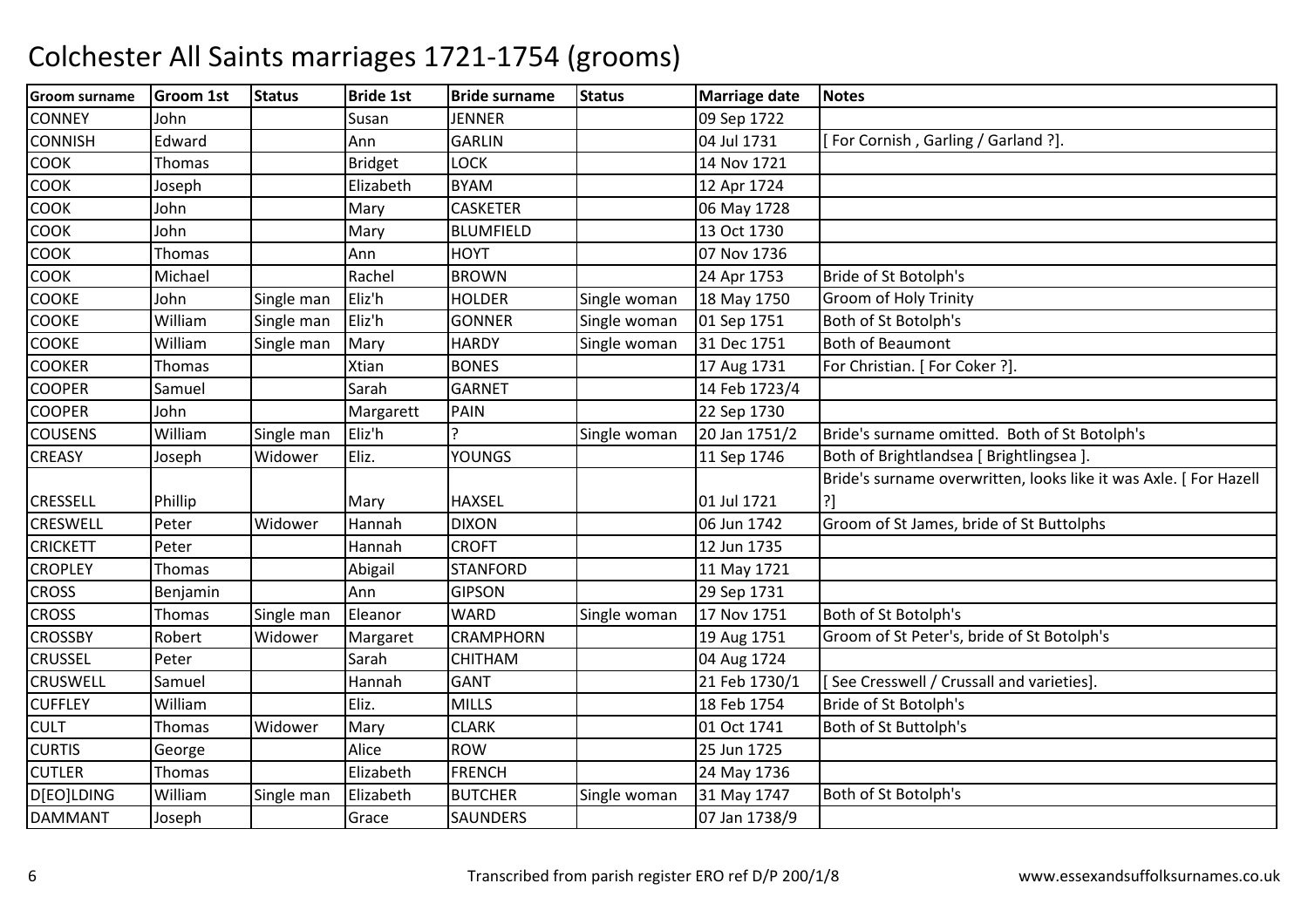| <b>Groom surname</b> | Groom 1st | <b>Status</b> | <b>Bride 1st</b> | <b>Bride surname</b> | <b>Status</b> | <b>Marriage date</b> | <b>Notes</b>                                           |
|----------------------|-----------|---------------|------------------|----------------------|---------------|----------------------|--------------------------------------------------------|
| <b>DANIEL</b>        | Jeremiah  | Widower       | Judith           | <b>EDLYNE</b>        |               | 01 Jan 1746/7        | Mr JD & Mrs JE.                                        |
| <b>DARSLEY</b>       | Thomas    |               | Elizabeth        | SANSOM               |               | 10 Jul 1737          |                                                        |
|                      |           |               |                  |                      |               |                      | Groom of St Buttolphs. Married in Sudbury. JD + Hannah |
| <b>DASH</b>          | John      |               | Hannah           | ANDRY?               |               | 02 Jun 1745          | Andrews, married in All Saints, Sudbury 5th June.      |
| <b>DAVY</b>          | Edw'd     |               | Mary             | OSMOND               |               | 28 Aug 1753          | Bride of St Botolph's                                  |
| <b>DAW</b>           | Peter     | Single man    | Eliz'h           | <b>STERRY</b>        | Single woman  | 22 Nov 1751          |                                                        |
| <b>DAWS</b>          | Thomas    | Single man    | Hananh           | SQUIRREL             | Single woman  | 21 Oct 1747          |                                                        |
| <b>DAY</b>           | George    |               | Mary             | <b>GAGE</b>          |               | 24 Aug 1725          |                                                        |
| <b>DEAN</b>          | Michael   |               | Sarah            | <b>LOCK</b>          |               | 11 May 1722          |                                                        |
| <b>DEAN</b>          | John      |               | Frances          | <b>PULLY</b>         |               | 21 Aug 1731          | [For Polly / Polley ?].                                |
| <b>DEBART</b>        | Abraham   |               | Martha           | <b>COLE</b>          |               | 29 Sep 1735          |                                                        |
| <b>DEEKES</b>        | James     |               | Sarah            | <b>GRIGGS</b>        |               | 14 May 1721          |                                                        |
| <b>DEHORN</b>        | John      |               | Martha           | <b>VINCENT</b>       |               | 17 Jul 1729          |                                                        |
| <b>DELIGHT</b>       | John      |               | Mary             | <b>CLARK</b>         |               | 13 May 1722          |                                                        |
| <b>DELIGHT</b>       | Michael   | Single man    | Eliz/            | <b>ALSTON</b>        | Single woman  | 05 Nov 1752          | Both of St Botolph's                                   |
| <b>DENNIS</b>        | John      |               | Rachel           | <b>NEWBORN</b>       | Widow         | 17 Sep 1749          | Groom of St Mary Magdalen                              |
| <b>DENT</b>          | Edward    |               | Cicily           | <b>FLOOD</b>         |               | 05 Feb 1738/9        |                                                        |
| <b>DERNIDGE</b>      | Thomas    |               | Anne             | <b>MILBANK</b>       |               | 22 Sep 1723          |                                                        |
| <b>DICKINSON</b>     | John      |               | Alice            | <b>GREEN</b>         |               | 18 Apr 1731          |                                                        |
| <b>DISNEY</b>        | Francis   |               | Martha           | <b>WHITLOCK</b>      |               | 18 Nov 1744          | Both of St Buttolph's                                  |
| <b>DOOL</b>          | John      |               | Ann              | <b>HARVEY</b>        |               | 04 Jul 1737          |                                                        |
| <b>DOOLE</b>         | Mark      | Widower       | Ann              | <b>BULL</b>          | Single woman  | 01 Jun 1750          | Both of St Botolph's                                   |
| <b>DORE</b>          | William   |               | Sarah            | DANIELL              |               | 16 Aug 1734          | Altered from Daniels. [For Daw ?].                     |
| <b>DOWAL</b>         | John      |               | Jane             | <b>APPLEDON</b>      |               | 01 Nov 1722          |                                                        |
| <b>DOWNING</b>       | John      |               | Mary             | <b>CAMPION</b>       |               | 24 Aug 1725          |                                                        |
| <b>DOWNS</b>         | John      |               | Mary             | <b>COOK</b>          |               | 17 Jun 1721          |                                                        |
| <b>DOWNS</b>         | Nathaniel |               | Elizabeth        | <b>GREEN</b>         |               | 08 Dec 1728          |                                                        |
| <b>DOWNS</b>         | Nathaniel |               | <b>Bridgett</b>  | <b>ANDREWS</b>       |               | 01 May 1737          |                                                        |
| <b>DOWTRY</b>        | John      |               | Elizabeth        | <b>FOSTER</b>        |               | 15 Jun 1735          |                                                        |
| <b>DROSE</b>         | Francis   |               | Mary             | <b>HARRIS</b>        |               | 19 Dec 1731          |                                                        |
| <b>DROSE</b>         | John      |               | Elizabeth        | <b>WEBB</b>          |               | 26 Dec 1734          |                                                        |
| <b>DURRANT</b>       | John      |               | Martha           | COOK                 |               | 15 Nov 1728          |                                                        |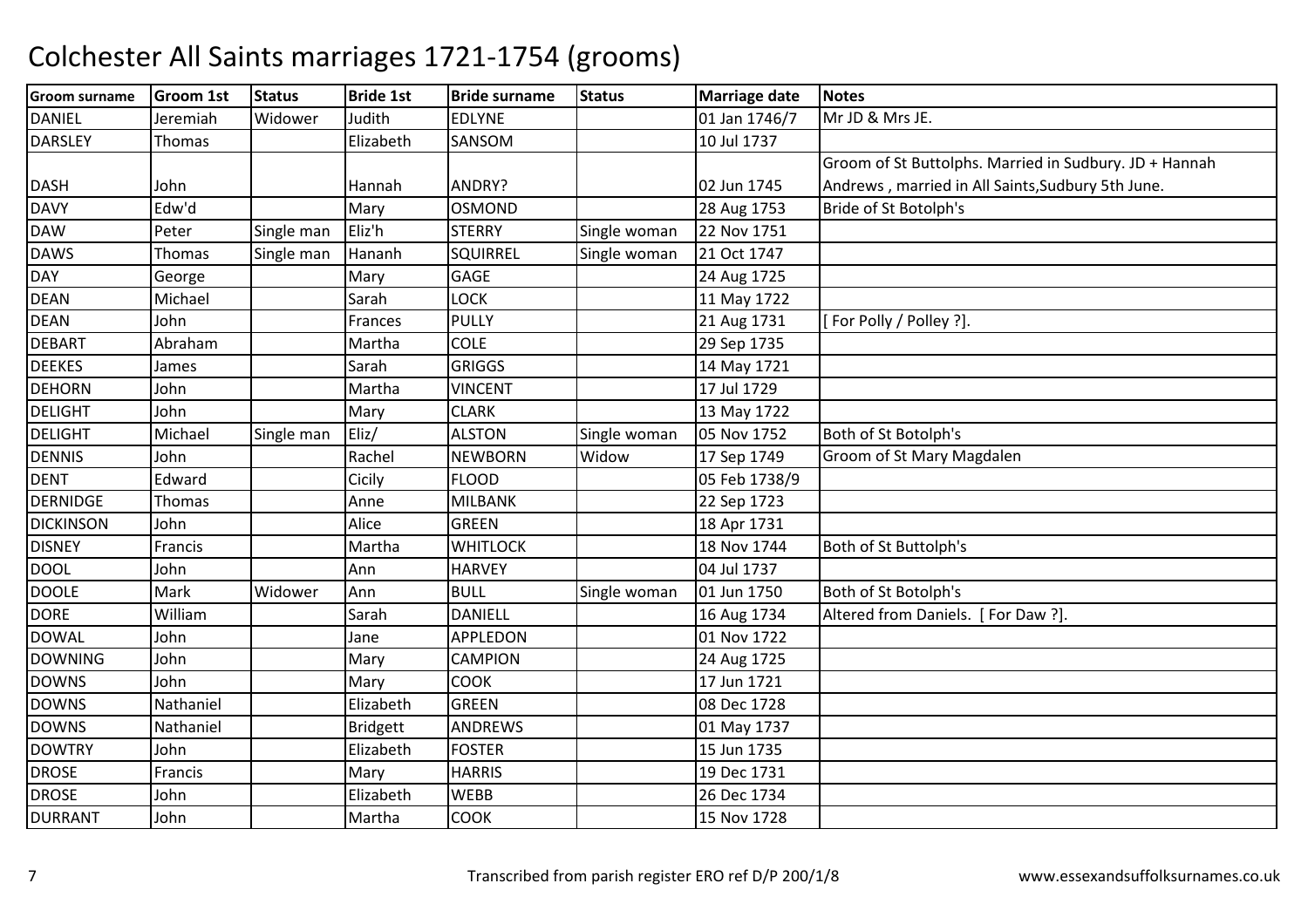| <b>Groom surname</b> | <b>Groom 1st</b> | <b>Status</b> | <b>Bride 1st</b> | <b>Bride surname</b> | <b>Status</b> | <b>Marriage date</b> | <b>Notes</b>                                       |
|----------------------|------------------|---------------|------------------|----------------------|---------------|----------------------|----------------------------------------------------|
| <b>EADY</b>          | William          |               | Alice            | <b>CASKETER</b>      |               | 27 Sep 1723          |                                                    |
| EADY                 | Tho.             | Widower       | Mary             | <b>RICHARDSON</b>    | Widow         | 16 Jan 1753          | Groom of St Leonard's, bride of St Botolph's       |
| <b>EAGLE</b>         | John             |               | Mary             | <b>AYSTIN</b>        |               | 30 Apr 1727          | [For Austin ?].                                    |
| <b>EAGLE</b>         | John             |               | Judith           | LOVE                 |               | 26 Jan 1737/8        |                                                    |
| <b>EAGLE</b>         | John             | Widower       | Sarah            | <b>OSMOND</b>        | Widow         | 15 Feb 1751/2        | Bride of St Botolph's                              |
| <b>EDWARDS</b>       | John             |               | Susan            | <b>HASELL</b>        |               | 17 Jul 1738          |                                                    |
| <b>ELVEN</b>         |                  |               | Ready            | <b>BARNES</b>        |               | 30 Nov 1727          | Baptisms suggest names are Thomas and Allroody ].  |
| <b>EMSDEN</b>        | John             |               | Martha           | <b>SPARROW</b>       |               | 03 Jun 1723          |                                                    |
| <b>ESSEX</b>         | Thomas           |               | Mary             | <b>HASTEAD</b>       |               | 23 Sep 1738          |                                                    |
| <b>EVERARD</b>       | William          | Widower       | Lucey            | <b>OXLEY</b>         | Single woman  | 03 May 1747          | Groom of Stanway, bride of St Botolph's            |
| <b>EVERITT</b>       | James            |               | Rose             | <b>ALIBLASTER</b>    |               | 29 Oct 1733          |                                                    |
| <b>EVERITT</b>       | James            |               | Mary             | <b>STOCKS</b>        |               | 17 Jun 1734          |                                                    |
| <b>EVERITT</b>       | John             |               | Mary             | <b>BREWER</b>        |               | 03 Jul 1737          |                                                    |
| <b>EVERITT</b>       | William          |               | Ester            | <b>INMAN</b>         |               | 02 Sep 1739          |                                                    |
| <b>EVERITT</b>       | John             |               | Elizabeth        | <b>FITCH</b>         |               | 20 Dec 1739          |                                                    |
| <b>EVERITT</b>       | John             |               | Elizabeth        | <b>WHITE</b>         |               | 30 Jun 1741          |                                                    |
| <b>FARNHAM</b>       | Joseph           | Single man    | Bathsheba        | <b>BUTTLER</b>       | Single woman  | 24 Sep 1747          | Both of St Botolph's                               |
| FARNHAM              | Joseph           | Widower       | Catherine        | PRIGG                | Single woman  | 23 Apr 1751          | Bride of St Botolph's                              |
| <b>FARRIN</b>        | Samuel           |               | Sarah            | <b>GROOM</b>         |               | 05 Dec 1725          |                                                    |
| FARTHING             | Richard          |               | Bridget          | ELSEWAY              |               | 10 Nov 1724          |                                                    |
| FENN                 | George           |               | Mary             | <b>GIBSON</b>        |               | 04 Aug 1723          |                                                    |
| FENN                 | Edward           | Single man    | Eliz'h           | <b>HARISON</b>       | Single woman  | 18 Jun 1749          | Both of St Botolph's                               |
| <b>FENNER</b>        | John             |               | Elizabeth        | <b>COOT</b>          |               | 06 Jan 1729/30       |                                                    |
| <b>FIELD</b>         | Joseph           |               | Mary             | <b>TOMPSON</b>       |               | 26 Nov 1736          |                                                    |
| <b>FIELD</b>         | Philip           |               | Eliz.            | GARLAND              |               | 14 Apr 1754          | Bride of St Botolph's                              |
| <b>FILLBRICK</b>     | John             |               | Elizabeth        | <b>KETTLE</b>        |               | 03 Sep 1734          |                                                    |
| <b>FINCH</b>         | William          |               | Elizabeth        | <b>DUMOLYNE</b>      |               | 17 Jan 1731/2        | Bride's surname was altered, can't tell from what. |
| <b>FINCH</b>         | Edward           | Widower       | Ann              | <b>DUNNINGHAM</b>    | Widow         | 01 Dec 1751          | Groom of St James's, bride of St Botolph's         |
| FTCH                 | Samuel           |               | Mary             | <b>HARDY</b>         |               | 09 Jul 1721          |                                                    |
| <b>FITCH</b>         | Abraham          | Widower       | Susanna          | <b>WEBB</b>          | Single woman  | 02 Oct 1752          | Both of St Botolph's                               |
| <b>FLETCHER</b>      | William          |               | Mary             | <b>SMITH</b>         |               | 26 Sep 1738          |                                                    |
| FORDHAM              | Francis          |               | Elizabeth        | <b>KIDLEY</b>        |               | 24 Nov 1730          |                                                    |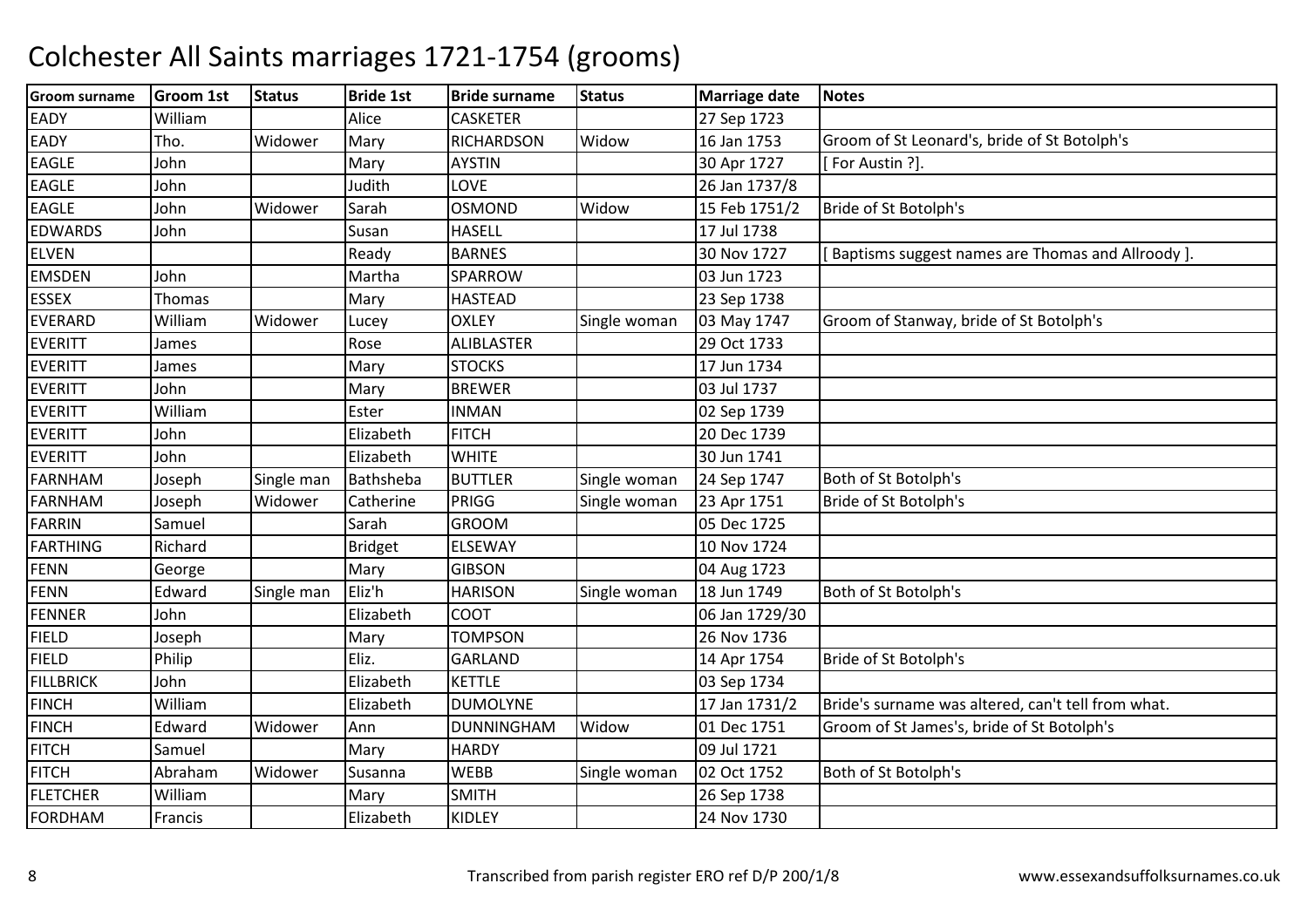| <b>Groom surname</b> | <b>Groom 1st</b> | <b>Status</b> | <b>Bride 1st</b> | <b>Bride surname</b> | <b>Status</b> | <b>Marriage date</b> | <b>Notes</b>                                 |
|----------------------|------------------|---------------|------------------|----------------------|---------------|----------------------|----------------------------------------------|
| <b>FORDHAM</b>       | James            | Widower       | Rebecca          | <b>HURRY</b>         | Widow         | 10 Nov 1741          |                                              |
| <b>FORDHAM</b>       | Robert           | Single man    | Mary             | <b>HOCKER</b>        | Single woman  | 30 Nov 1741          |                                              |
| <b>FOSSETT</b>       | John             |               | Mary             | <b>TOWLER</b>        |               | 30 Aug 1736          |                                              |
| <b>FOSSEY</b>        | John             |               | Mary             | <b>PICKET</b>        |               | 24 Mar 1721/2        |                                              |
| <b>FOX</b>           | John             |               | Mary             | <b>CASKETTER</b>     |               | 30 Jul 1732          |                                              |
| <b>FRENCH</b>        | Samuell          |               | Mary             | <b>ROWLAND</b>       |               | 22 Dec 1745          | Altered from Rawland ? Bride of St Maries    |
| <b>FRENCH</b>        | Richard          | Widower       | Sarah            | <b>EAGLE</b>         | Widow         | 17 Aug 1749          | Bride of St Botoloph's                       |
| <b>FROW</b>          | John             |               | Ann              | <b>GROOM</b>         |               | 19 Sep 1731          |                                              |
| <b>GADD</b>          | Edward           | Single man    | Ann              | <b>WAYMAN</b>        | Single woman  | 14 Apr 1752          | Both of St Botolph's                         |
| <b>GAGE</b>          | John             |               | Mary             | <b>PENTELO</b>       |               | 09 Apr 1732          | [For Pentlow ?].                             |
| <b>GAME</b>          | Matthew          |               | Mary             | <b>MERCHANT</b>      |               | 13 Jan 1736/7        |                                              |
| <b>GANT</b>          | Joseph           |               | Elizabeth        | <b>TRIGGS</b>        |               | 25 Sep 1737          |                                              |
| <b>GARLAND</b>       | John             |               | Mary             | <b>BREWER</b>        |               | 26 May 1730          |                                              |
| <b>GARLAND</b>       | George           |               | Rebecca          | <b>STANDFORD</b>     |               | 07 Dec 1731          | See Garlin in baptisms ?].                   |
| <b>GARLAND</b>       | Thomas           |               | Elizabeth        | <b>BRANCH</b>        |               | 15 Feb 1735/6        | [See Garlin in baptisms ?].                  |
| <b>GARLAND</b>       | <b>Thomas</b>    | Widower       | Hannah           | <b>GILBERT</b>       |               | 25 Nov 1744          | Both of St Buttolph's                        |
| <b>GARLAND</b>       | John             |               | Sarah            | <b>COOPPER</b>       |               | 12 Oct 1746          | Both of St Buttolph's                        |
| <b>GARNET</b>        | John             |               | Mary             | <b>REFORD</b>        |               | 30 Apr 1724          | [Missing letter ? Redford ?].                |
| <b>GIBBS</b>         | John             |               | Elizabeth        | <b>CLARK</b>         |               | 18 May 1733          | Groom's surname was altered from Gipps.      |
| <b>GIBLIN</b>        | George           | Single man    | Ann              | <b>CORSTON</b>       | Single woman  | 02 Feb 1750/1        | Both of Buers [ Bures ]                      |
| <b>GIBSON</b>        | James            |               | Sarah            | <b>WOODS</b>         |               | 27 Sep 1724          |                                              |
| <b>GIBSON</b>        | Peter            | Widower       | Mary             | <b>GRIGGS</b>        | Widow         | 16 Apr 1750          | Both of St Botolph's                         |
| <b>GIBSON</b>        | Peter            | Widower       | Susan            | <b>FRANCE</b>        | Single woman  | 03 Feb 1751/2        | Bride of St Botolph's                        |
| <b>GLASS</b>         | John             | Single man    | Susanna          | <b>STOCK</b>         | Single woman  | 27 Sep 1747          | Both of Beerchurch [ Berechurch ].           |
| <b>GODFRAY</b>       | Robert           | Single man    | Eliz'h           | <b>JOHNSON</b>       | Single woman  | 03 Jan 1748/9        | Groom of St Botolph's                        |
| <b>GOLE</b>          | John             |               | Sarah            | <b>SLATE</b>         |               | 16 Jul 1745          | [For Cole and Slade ?]. Both of St Buttolphs |
| <b>GOOD</b>          | John             |               | Mary             | <b>HAWKIN</b>        |               | 06 Jun 1750          | Groom of Norwich, bride of St Botolph's      |
| <b>GOODWIN</b>       | John             | Single man    | Hannah           | <b>HART</b>          | Single woman  | 27 Feb 1753          | Both of West Mersey [ Mersea ].              |
| <b>GOSNALL</b>       | John             |               | Eliz.            | GOULD                |               | 11 Nov 1744          | <b>Groom of St Buttolphs</b>                 |
| GOSSARD              | John             |               | Sarah            | <b>THURMWOOD</b>     |               | 25 Apr 1736          |                                              |
| <b>GOSTLIN</b>       | Robert           | Widower       | Sarah            | <b>EVERIT</b>        |               | 23 Nov 1742          | Groom of St Leonards, bride of St Buttolphs  |
| <b>GRAINGER</b>      | <b>Turner</b>    | Single man    | Eliz'h           | <b>BULLOCK</b>       | Single woman  | 15 Oct 1750          | Both of St Botolph's                         |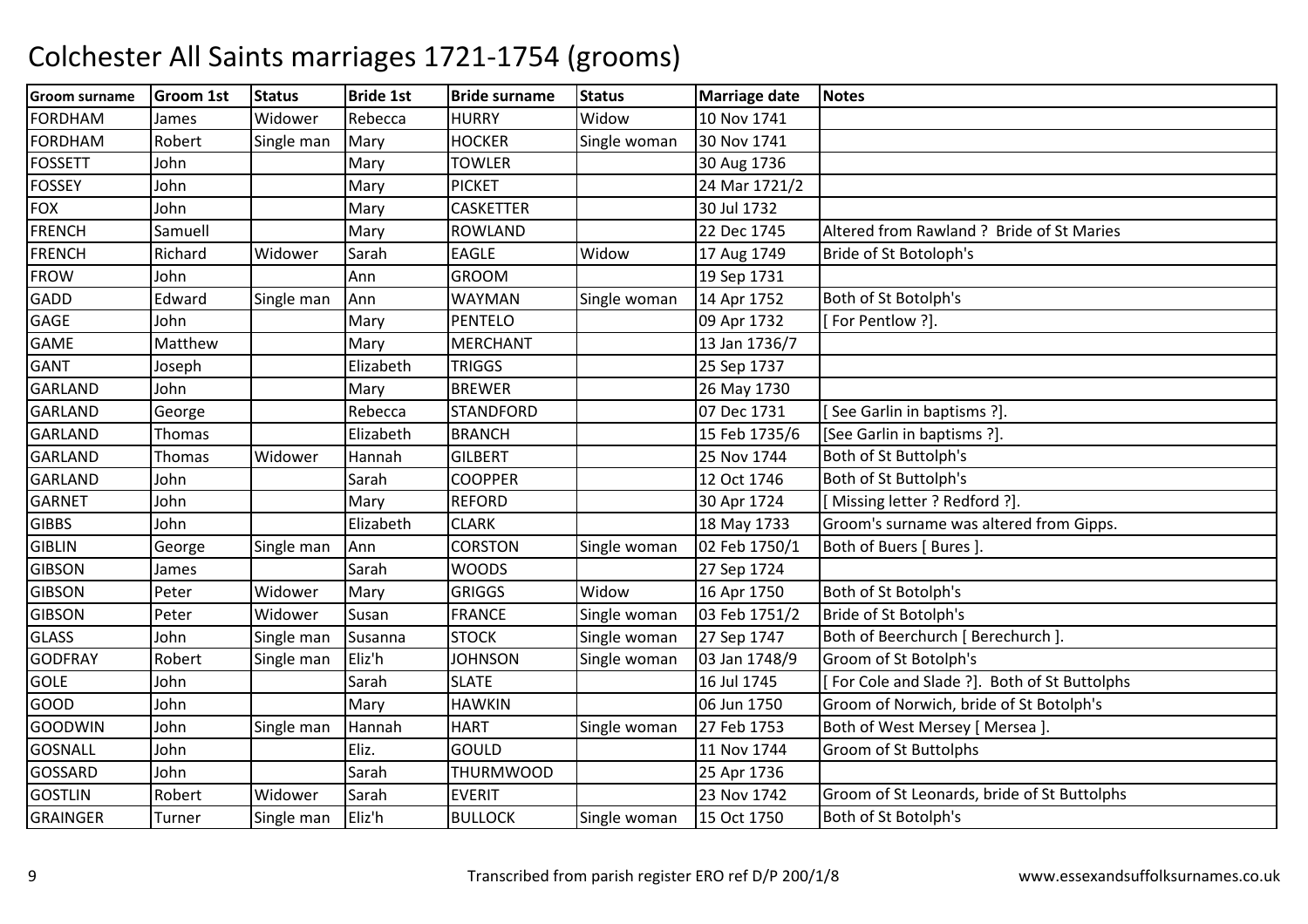| <b>Groom surname</b> | <b>Groom 1st</b> | <b>Status</b> | <b>Bride 1st</b> | <b>Bride surname</b> | <b>Status</b> | <b>Marriage date</b> | <b>Notes</b>                                                 |
|----------------------|------------------|---------------|------------------|----------------------|---------------|----------------------|--------------------------------------------------------------|
| <b>GREEN</b>         | James            |               | Hannah           | <b>BUNNER</b>        |               | 25 Dec 1737          | For Bonner?]                                                 |
| <b>GREEN</b>         | Henry            |               | Alice            | <b>DICKINSON</b>     |               | 06 Jul 1738          |                                                              |
| <b>GREENLEAF</b>     | Thomas           |               | Susan            | <b>COOPER</b>        |               | 10 Jun 1728          |                                                              |
| <b>GRIGGS</b>        | John             | Single man    | Sarah            | <b>POYKEN</b>        | Single woman  | 17 Nov 1751          | Both of Mile End                                             |
| <b>GRIGGS</b>        | William          | Single man    | Ann              | <b>COBBS</b>         | Single woman  | 03 May 1752          | Both of St Botolph's                                         |
|                      |                  |               |                  |                      |               |                      | Groom of Lachingdon [ Latchingdon nr Chelmsford ?]. Bride of |
| <b>GRINDLY</b>       | John             | Bachelor      | Susan            | <b>HARRISON</b>      |               | 28 Mar 1742          | <b>Mistly Thorn</b>                                          |
| <b>GROOM</b>         | Thomas           |               | Ann              | <b>NORRIS</b>        |               | 04 Aug 1723          |                                                              |
| <b>GROOM</b>         | John             |               | Elizabeth        | <b>PICKET</b>        |               | 12 Dec 1728          |                                                              |
| <b>GROSE</b>         | John             |               | Mary             | <b>RAND</b>          |               | 09 Apr 1727          |                                                              |
| <b>GROVES</b>        | John             |               | Margerett        | <b>HULL</b>          |               | 13 May 1740          |                                                              |
| GULL                 | Daniel           | Single man    | Ann              | EDWARD               | Single woman  | 08 Oct 1750          | Both of Dedham                                               |
| <b>GUSTERSON</b>     | Samuel           |               | Elizabeth        | <b>CROW</b>          |               | * Dec 1732           |                                                              |
| <b>GUSTERSON</b>     | William          |               | Mary             | <b>WALKER</b>        |               | 05 May 1735          |                                                              |
| <b>GUYANT</b>        | John             |               | Ann              | <b>BEVAN</b>         |               | 22 Apr 1739          | With Guyon ?].                                               |
| HA[NU][CX]E          | John             |               | Eliz.            | <b>HAYWARD</b>       |               | 28 Mar 1722          | For Hanks ?].                                                |
| <b>HACKSELL</b>      | John             |               | Elizabeth        | <b>BOOTH</b>         |               | 23 Jul 1738          |                                                              |
| <b>HAISLER</b>       | Robert           |               | Martha           | <b>DOWNES</b>        |               | 29 Apr 1722          |                                                              |
| <b>HALES</b>         | John             |               | Mary             | <b>CLARK</b>         |               | 11 Aug 1740          |                                                              |
| <b>HALL</b>          | James            |               | Mary             | <b>KISSER</b>        |               | 20 Apr 1746          | Both of St Buttolph's                                        |
| <b>HALL</b>          | Andrew           |               | Rachael          | <b>FARRING</b>       |               | 26 Sep 1753          | For Farren etc ? ]. Bride of St Botolph's                    |
| <b>HALSTEAD</b>      | George           |               | Sarah            | <b>KEEBLE</b>        |               | 25 Apr 1753          | Bride of St Botolph's                                        |
| <b>HAM</b>           | David            |               | Frances          | <b>DAY</b>           |               | 18 Oct 1734          |                                                              |
| <b>HAND</b>          | Robert           |               | Mary             | SPARHAM              |               | 18 Apr 1727          | With Spurham ?].                                             |
| <b>HANKIN</b>        | John             |               | Rachael          | <b>RUSSAL</b>        |               | 01 May 1730          |                                                              |
| <b>HANLEY</b>        | James            |               | Ann              | <b>STEWARD</b>       |               | 18 Feb 1754          | Bride of St Botolph's                                        |
| <b>HARDY</b>         | Timothy          | Single man    | Jane             | <b>TIREMAN</b>       | Single woman  | 22 Feb 1753          | For Tyerman ?]. Both of St Botolph's                         |
| <b>HARRIS</b>        | John             |               | Mary             | <b>KELLISON</b>      |               | 07 May 1730          |                                                              |
| <b>HARRIS</b>        | Richard          | Widower       | Elizabeth        | <b>BALLS</b>         |               | 26 Dec 1742          | Both of St Buttolph's                                        |
| <b>HARRIS</b>        | Richard          | Widower       | Margaret         | <b>JONES</b>         | Widow         | 15 Jan 1749/50       | Bride of St Botoloph's                                       |
| <b>HARRISON</b>      | Benjamin         |               | Sarah            | <b>BROWN</b>         |               | 27 Nov 1743          | Both of St Buttolph's                                        |
| <b>HARROOD</b>       | John             |               | Martha           | <b>COOK</b>          |               | 31 Jul 1726          | [For Harrod or Harwood ?].                                   |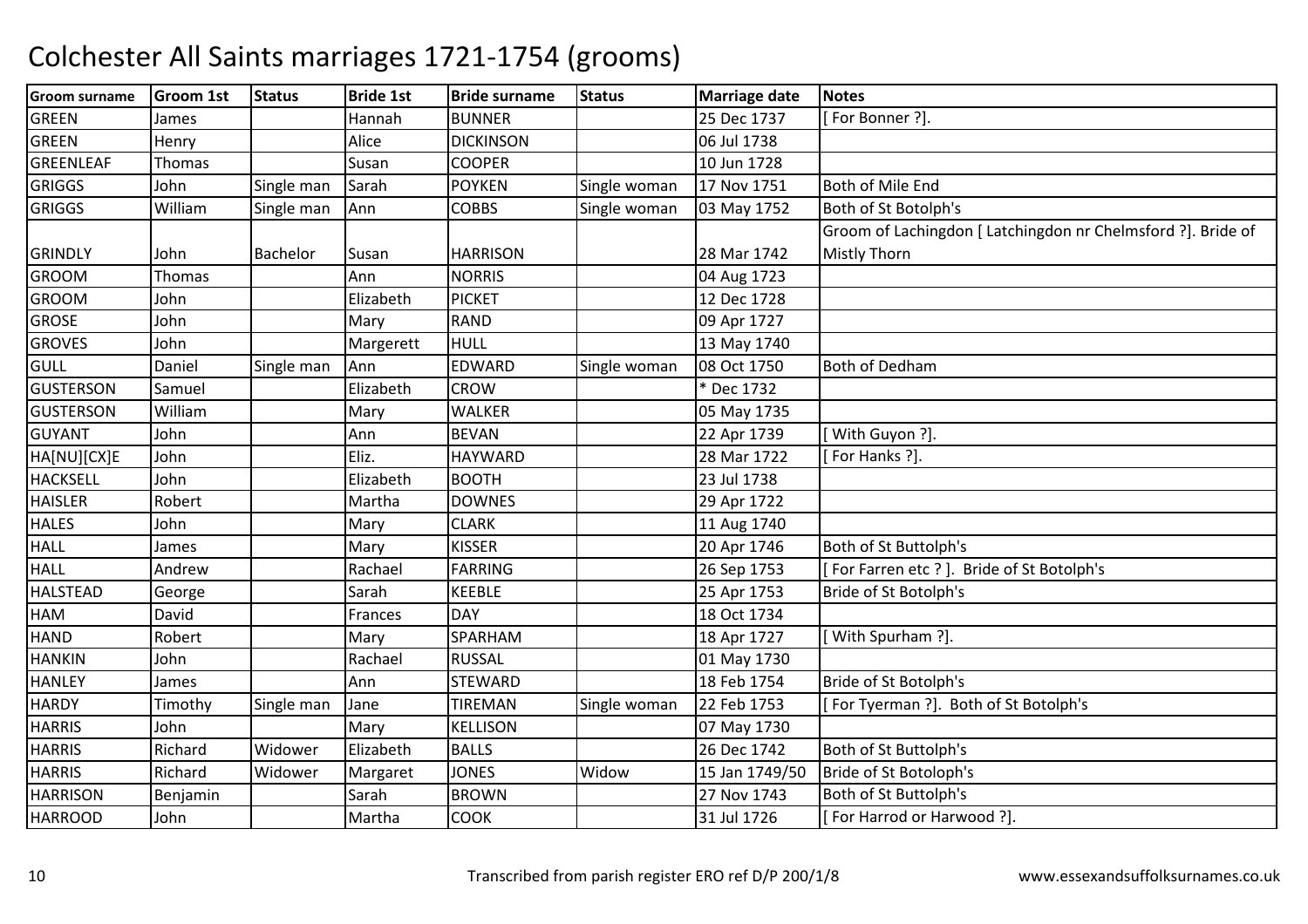| Groom surname     | <b>Groom 1st</b> | <b>Status</b> | <b>Bride 1st</b> | <b>Bride surname</b> | <b>Status</b> | <b>Marriage date</b> | <b>Notes</b>                                           |
|-------------------|------------------|---------------|------------------|----------------------|---------------|----------------------|--------------------------------------------------------|
| <b>HARVEY</b>     | Edward           |               | Hannah           | <b>HAYWARD</b>       |               | 23 Apr 1730          |                                                        |
| <b>HARVY</b>      | Christopher      |               | Susanna          | <b>MITCHEL</b>       |               | 29 Jan 1723/4        |                                                        |
| <b>HARWOOD</b>    | John             |               | Susan            | <b>INMAN</b>         |               | 10 Jun 1728          |                                                        |
| <b>HASELL</b>     | Robert           |               | Mary             | <b>WITLOCK</b>       |               | 13 Feb 1726/7        |                                                        |
| <b>HASKIN</b>     | Matthew          |               | Sarah            | <b>PRESNY</b>        |               | 01 May 1721          |                                                        |
| <b>HAWKINS</b>    | William          |               | Mary             | <b>TURNER</b>        |               | 26 Dec 1743          | Groom of St Buttolphs                                  |
| <b>HAWKINS</b>    | John             | Single man    | Rebecca          | YOUNGS               | Single woman  | 13 Nov 1748          | Both of St Botolph's                                   |
| <b>HAWOOD</b>     | Thomas           |               | Elizabeth        | <b>GREEN</b>         |               | 20 Feb 1731/2        |                                                        |
| <b>HAWOOD</b>     | Thomas           |               | Elizabeth        | <b>LYON</b>          |               | 25 Dec 1733          |                                                        |
| <b>HEAD</b>       | John             |               | Susan            | <b>FILBRICK</b>      |               | 11 Apr 1721          |                                                        |
| <b>HEARFIELD</b>  | Benjamin         |               | Elizabeth        | <b>HEARFIELD</b>     |               | 18 Jul 1736          |                                                        |
| <b>HECFORD</b>    | William          |               | Mary             | <b>MADDER</b>        |               | 31 Dec 1725          |                                                        |
| <b>HEDGE</b>      | Richard          |               | Mary             | <b>LYON</b>          |               | 25 Sep 1737          |                                                        |
| <b>HERRINGTON</b> | Thomas           | Widower       | Mary             | <b>HARVEY</b>        |               | 23 Sep 1751          |                                                        |
| <b>HITCHCOCK</b>  | John             |               | Deborah          | <b>STOW</b>          |               | 05 Jul 1722          | Stow alias Fenn.                                       |
|                   |                  |               |                  |                      |               |                      | For Branson / Branston ?]. Groom of Ardleigh, bride of |
| HOLDEN            | John             |               | Eliz.            | <b>BRAMSTOM</b>      |               | 27 Oct 1743          | <b>Buttolphs</b>                                       |
| <b>HOLLES</b>     | John             |               | Elizabeth        |                      |               | 24 Aug 1742          | No bride's surname. Bride of St Buttolphs              |
| <b>HOLLOWAY</b>   | William          |               | Mary             | <b>EDIS</b>          |               | 19 Dec 1722          | [For Eddis ?].                                         |
| <b>HOLLOWAY</b>   | Thomas           |               | Mary             | <b>CLARK</b>         |               | 11 Dec 1725          |                                                        |
| <b>HOLMES</b>     | Richard          |               | Grace            | <b>KEMP</b>          |               | 26 Sep 1736          |                                                        |
| <b>HORNEAGE</b>   | Christopher      |               | Eliz.            | <b>WENT</b>          |               | 31 May 1721          | [See Hornedge ?].                                      |
| <b>HOUCHIN</b>    | John             |               | Ester            | <b>JENNERS</b>       |               | 04 Mar 1738/9        |                                                        |
| <b>HOUGHTON</b>   | William          |               | Elizabeth        | <b>HARWOOD</b>       |               | 16 Jul 1725          |                                                        |
| <b>HOUGHTON</b>   | Thomas           |               | Ann              | LANGLEY              |               | 26 Dec 1743          | Both of St Buttolph's                                  |
| <b>HOWARD</b>     | William          |               | Sarah            | <b>SMITH</b>         |               | 04 Feb 1721/2        |                                                        |
| <b>HOWARD</b>     | William          |               | Phillis          | <b>RUSSEL</b>        |               | 23 May 1743          |                                                        |
| <b>HOWELL</b>     | John             |               | Hannah           | <b>MAY</b>           |               | 07 Oct 1739          |                                                        |
| HUDSON            | John             |               | Susan            | <b>MANNING</b>       |               | 10 Feb 1722/3        |                                                        |
| HULL              | Joseph           |               | Mary             | <b>WILLIAMS</b>      |               | 25 Aug 1728          |                                                        |
| <b>HUNNICKS</b>   | Nicholas         |               |                  |                      |               | 02 Jun 1734          | No bride's name.                                       |
| <b>HUNT</b>       | Isaac            |               | Jemima           | <b>RAYNER</b>        |               | 01 Jul 1732          |                                                        |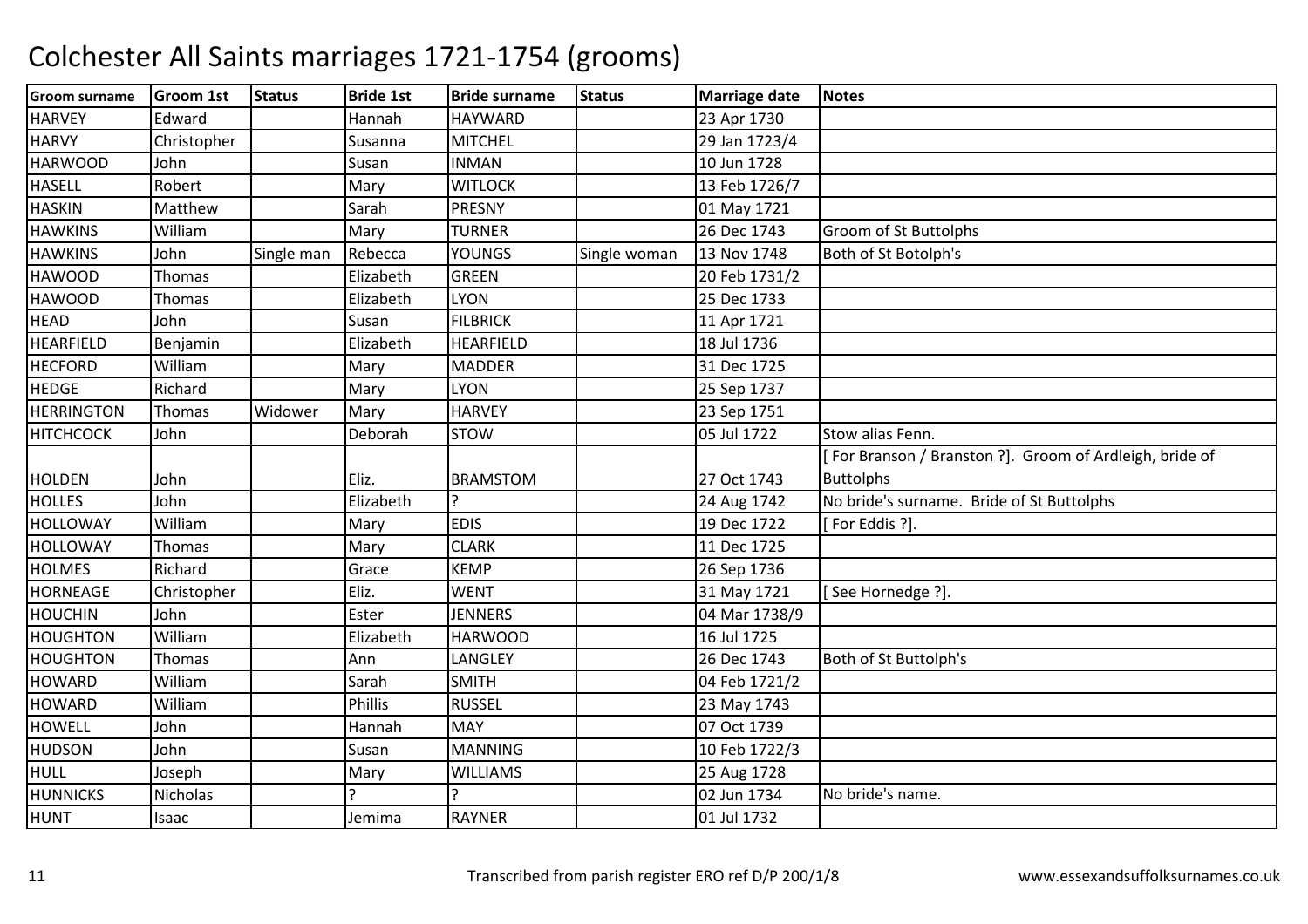| <b>HUSK</b><br>Mary<br><b>ANTHONY</b><br>05 Sep 1728<br>Henry<br><b>HUTSON</b><br><b>WOOD</b><br>24 Dec 1734<br>Altered from Hutton.<br>Ann<br>John<br><b>SUMMERSET</b><br><b>HYAM</b><br>Edmund<br>20 May 1744<br>Bride of St Martin's<br>Margret<br>02 Feb 1723/4<br><b>INMAN</b><br>Alice<br><b>SICKLEPRICE</b><br>Christopher<br><b>INMAN</b><br>Elizabeth<br>30 Apr 1737<br><b>TAYLOR</b><br>Christopher<br>Thomas<br>Ester<br><b>WOOLASTON</b><br>08 May 1737<br>Widow<br>22 Jun 1745<br><b>INMAN</b><br>William<br>Widower<br>Ann<br><b>MILLER</b><br>Groom of St Giles, bride of St Buttolphs<br><b>IVES</b><br><b>TALBOT</b><br>08 Jan 1739/40<br>John<br>Elizabeth<br><b>JACKSON</b><br>26 Dec 1735<br>Seth<br><b>LAFLEY</b><br>Elizabeth<br><b>EAGLE</b><br><b>JAMES</b><br>John<br>Mary<br>22 Aug 1731<br>JAY<br>Edward<br>Elizabeth<br><b>ROBERTSON</b><br>29 Jun 1735<br><b>JEFFRYS</b><br>25 Feb 1741/2<br><b>KISSER</b><br>Single man<br>Hannah<br>Both of St Buttolphs. Groom is a carpenter.<br>Thomas<br>Single woman<br><b>JENKINS</b><br>Richard<br><b>THURSTON</b><br>24 Dec 1734<br>Margarett<br><b>JENNER</b><br><b>PEEKE</b><br>William<br>Susanna<br>24 Nov 1734<br><b>COBB</b><br><b>JENNERS</b><br>Mary<br>24 Feb 1738/9<br>Jason<br><b>JENNINGS</b><br>Hannah<br><b>WILLIAMS</b><br>02 Oct 1737<br>Joshua<br><b>JOHNSON</b><br><b>DECKER</b><br>14 Jul 1729<br>Samuel<br>Margaret<br><b>JOHNSON</b><br><b>DRAPER</b><br>27 Jun 1732<br>Sarah<br>Henry<br><b>JOHNSON</b><br>Sarah<br>COLEMAN<br>07 Sep 1736<br>George<br><b>JONES</b><br><b>HARRISON</b><br>11 Aug 1735<br>Timothy<br>Mary<br>10 Jun 1743<br><b>JUNERS</b><br><b>FARREN</b><br>[For Jenners ?]. Both of St Buttolphs<br>Sarah<br>John<br><b>PHILIPS</b><br>Daniel<br>Susan<br>23 Apr 1723<br><b>KEEBLE</b><br><b>KEEBLE</b><br>18 Jun 1731<br>William<br>Susanna<br><b>KEEBLE</b><br><b>KEAR</b><br>08 Jan 1738/9<br>[For Keir ?].<br>Ann<br>Thomas<br><b>KENT</b><br><b>OSBORN</b><br>30 Jun 1723<br>Sarah<br>Lawrence<br><b>HARRIS</b><br>04 Mar 1738/9<br>Susan<br>Thomas<br><b>KERVILL</b><br>Elizabeth<br><b>MANNING</b><br>24 Oct 1731<br>Francis<br><b>KETTLE</b><br>30 Jul 1738<br>John<br>Mary<br><b>WILLIAMS</b><br>Eliz.<br><b>HARDY</b><br>16 Mar 1745/6<br>Both of St Buttolph's<br>John<br>William<br><b>BRIGHTY</b><br>Widow<br>06 Sep 1742<br>Bride of St Buttolph's<br>Sarah<br>21 Jul 1736<br>[With Mumpkin ?].<br>Sarah<br><b>MUNKIN</b><br>John<br>28 May 1739<br><b>WARNER</b><br>Benjamin<br>Susanna | <b>Groom surname</b> | <b>Groom 1st</b> | <b>Status</b> | <b>Bride 1st</b> | <b>Bride surname</b> | <b>Status</b> | <b>Marriage date</b> | <b>Notes</b> |
|------------------------------------------------------------------------------------------------------------------------------------------------------------------------------------------------------------------------------------------------------------------------------------------------------------------------------------------------------------------------------------------------------------------------------------------------------------------------------------------------------------------------------------------------------------------------------------------------------------------------------------------------------------------------------------------------------------------------------------------------------------------------------------------------------------------------------------------------------------------------------------------------------------------------------------------------------------------------------------------------------------------------------------------------------------------------------------------------------------------------------------------------------------------------------------------------------------------------------------------------------------------------------------------------------------------------------------------------------------------------------------------------------------------------------------------------------------------------------------------------------------------------------------------------------------------------------------------------------------------------------------------------------------------------------------------------------------------------------------------------------------------------------------------------------------------------------------------------------------------------------------------------------------------------------------------------------------------------------------------------------------------------------------------------------------------------------------------------------------------------------------------------------------------------------------------------------------------------------------------------------------------------------------------------------------------------------------------------------------------------------------------------------------------------------------------------------------------------------------------------------------------------|----------------------|------------------|---------------|------------------|----------------------|---------------|----------------------|--------------|
|                                                                                                                                                                                                                                                                                                                                                                                                                                                                                                                                                                                                                                                                                                                                                                                                                                                                                                                                                                                                                                                                                                                                                                                                                                                                                                                                                                                                                                                                                                                                                                                                                                                                                                                                                                                                                                                                                                                                                                                                                                                                                                                                                                                                                                                                                                                                                                                                                                                                                                                        |                      |                  |               |                  |                      |               |                      |              |
|                                                                                                                                                                                                                                                                                                                                                                                                                                                                                                                                                                                                                                                                                                                                                                                                                                                                                                                                                                                                                                                                                                                                                                                                                                                                                                                                                                                                                                                                                                                                                                                                                                                                                                                                                                                                                                                                                                                                                                                                                                                                                                                                                                                                                                                                                                                                                                                                                                                                                                                        |                      |                  |               |                  |                      |               |                      |              |
|                                                                                                                                                                                                                                                                                                                                                                                                                                                                                                                                                                                                                                                                                                                                                                                                                                                                                                                                                                                                                                                                                                                                                                                                                                                                                                                                                                                                                                                                                                                                                                                                                                                                                                                                                                                                                                                                                                                                                                                                                                                                                                                                                                                                                                                                                                                                                                                                                                                                                                                        |                      |                  |               |                  |                      |               |                      |              |
|                                                                                                                                                                                                                                                                                                                                                                                                                                                                                                                                                                                                                                                                                                                                                                                                                                                                                                                                                                                                                                                                                                                                                                                                                                                                                                                                                                                                                                                                                                                                                                                                                                                                                                                                                                                                                                                                                                                                                                                                                                                                                                                                                                                                                                                                                                                                                                                                                                                                                                                        |                      |                  |               |                  |                      |               |                      |              |
|                                                                                                                                                                                                                                                                                                                                                                                                                                                                                                                                                                                                                                                                                                                                                                                                                                                                                                                                                                                                                                                                                                                                                                                                                                                                                                                                                                                                                                                                                                                                                                                                                                                                                                                                                                                                                                                                                                                                                                                                                                                                                                                                                                                                                                                                                                                                                                                                                                                                                                                        |                      |                  |               |                  |                      |               |                      |              |
|                                                                                                                                                                                                                                                                                                                                                                                                                                                                                                                                                                                                                                                                                                                                                                                                                                                                                                                                                                                                                                                                                                                                                                                                                                                                                                                                                                                                                                                                                                                                                                                                                                                                                                                                                                                                                                                                                                                                                                                                                                                                                                                                                                                                                                                                                                                                                                                                                                                                                                                        | <b>INMAN</b>         |                  |               |                  |                      |               |                      |              |
|                                                                                                                                                                                                                                                                                                                                                                                                                                                                                                                                                                                                                                                                                                                                                                                                                                                                                                                                                                                                                                                                                                                                                                                                                                                                                                                                                                                                                                                                                                                                                                                                                                                                                                                                                                                                                                                                                                                                                                                                                                                                                                                                                                                                                                                                                                                                                                                                                                                                                                                        |                      |                  |               |                  |                      |               |                      |              |
|                                                                                                                                                                                                                                                                                                                                                                                                                                                                                                                                                                                                                                                                                                                                                                                                                                                                                                                                                                                                                                                                                                                                                                                                                                                                                                                                                                                                                                                                                                                                                                                                                                                                                                                                                                                                                                                                                                                                                                                                                                                                                                                                                                                                                                                                                                                                                                                                                                                                                                                        |                      |                  |               |                  |                      |               |                      |              |
|                                                                                                                                                                                                                                                                                                                                                                                                                                                                                                                                                                                                                                                                                                                                                                                                                                                                                                                                                                                                                                                                                                                                                                                                                                                                                                                                                                                                                                                                                                                                                                                                                                                                                                                                                                                                                                                                                                                                                                                                                                                                                                                                                                                                                                                                                                                                                                                                                                                                                                                        |                      |                  |               |                  |                      |               |                      |              |
|                                                                                                                                                                                                                                                                                                                                                                                                                                                                                                                                                                                                                                                                                                                                                                                                                                                                                                                                                                                                                                                                                                                                                                                                                                                                                                                                                                                                                                                                                                                                                                                                                                                                                                                                                                                                                                                                                                                                                                                                                                                                                                                                                                                                                                                                                                                                                                                                                                                                                                                        |                      |                  |               |                  |                      |               |                      |              |
|                                                                                                                                                                                                                                                                                                                                                                                                                                                                                                                                                                                                                                                                                                                                                                                                                                                                                                                                                                                                                                                                                                                                                                                                                                                                                                                                                                                                                                                                                                                                                                                                                                                                                                                                                                                                                                                                                                                                                                                                                                                                                                                                                                                                                                                                                                                                                                                                                                                                                                                        |                      |                  |               |                  |                      |               |                      |              |
|                                                                                                                                                                                                                                                                                                                                                                                                                                                                                                                                                                                                                                                                                                                                                                                                                                                                                                                                                                                                                                                                                                                                                                                                                                                                                                                                                                                                                                                                                                                                                                                                                                                                                                                                                                                                                                                                                                                                                                                                                                                                                                                                                                                                                                                                                                                                                                                                                                                                                                                        |                      |                  |               |                  |                      |               |                      |              |
|                                                                                                                                                                                                                                                                                                                                                                                                                                                                                                                                                                                                                                                                                                                                                                                                                                                                                                                                                                                                                                                                                                                                                                                                                                                                                                                                                                                                                                                                                                                                                                                                                                                                                                                                                                                                                                                                                                                                                                                                                                                                                                                                                                                                                                                                                                                                                                                                                                                                                                                        |                      |                  |               |                  |                      |               |                      |              |
|                                                                                                                                                                                                                                                                                                                                                                                                                                                                                                                                                                                                                                                                                                                                                                                                                                                                                                                                                                                                                                                                                                                                                                                                                                                                                                                                                                                                                                                                                                                                                                                                                                                                                                                                                                                                                                                                                                                                                                                                                                                                                                                                                                                                                                                                                                                                                                                                                                                                                                                        |                      |                  |               |                  |                      |               |                      |              |
|                                                                                                                                                                                                                                                                                                                                                                                                                                                                                                                                                                                                                                                                                                                                                                                                                                                                                                                                                                                                                                                                                                                                                                                                                                                                                                                                                                                                                                                                                                                                                                                                                                                                                                                                                                                                                                                                                                                                                                                                                                                                                                                                                                                                                                                                                                                                                                                                                                                                                                                        |                      |                  |               |                  |                      |               |                      |              |
|                                                                                                                                                                                                                                                                                                                                                                                                                                                                                                                                                                                                                                                                                                                                                                                                                                                                                                                                                                                                                                                                                                                                                                                                                                                                                                                                                                                                                                                                                                                                                                                                                                                                                                                                                                                                                                                                                                                                                                                                                                                                                                                                                                                                                                                                                                                                                                                                                                                                                                                        |                      |                  |               |                  |                      |               |                      |              |
|                                                                                                                                                                                                                                                                                                                                                                                                                                                                                                                                                                                                                                                                                                                                                                                                                                                                                                                                                                                                                                                                                                                                                                                                                                                                                                                                                                                                                                                                                                                                                                                                                                                                                                                                                                                                                                                                                                                                                                                                                                                                                                                                                                                                                                                                                                                                                                                                                                                                                                                        |                      |                  |               |                  |                      |               |                      |              |
|                                                                                                                                                                                                                                                                                                                                                                                                                                                                                                                                                                                                                                                                                                                                                                                                                                                                                                                                                                                                                                                                                                                                                                                                                                                                                                                                                                                                                                                                                                                                                                                                                                                                                                                                                                                                                                                                                                                                                                                                                                                                                                                                                                                                                                                                                                                                                                                                                                                                                                                        |                      |                  |               |                  |                      |               |                      |              |
|                                                                                                                                                                                                                                                                                                                                                                                                                                                                                                                                                                                                                                                                                                                                                                                                                                                                                                                                                                                                                                                                                                                                                                                                                                                                                                                                                                                                                                                                                                                                                                                                                                                                                                                                                                                                                                                                                                                                                                                                                                                                                                                                                                                                                                                                                                                                                                                                                                                                                                                        |                      |                  |               |                  |                      |               |                      |              |
|                                                                                                                                                                                                                                                                                                                                                                                                                                                                                                                                                                                                                                                                                                                                                                                                                                                                                                                                                                                                                                                                                                                                                                                                                                                                                                                                                                                                                                                                                                                                                                                                                                                                                                                                                                                                                                                                                                                                                                                                                                                                                                                                                                                                                                                                                                                                                                                                                                                                                                                        |                      |                  |               |                  |                      |               |                      |              |
|                                                                                                                                                                                                                                                                                                                                                                                                                                                                                                                                                                                                                                                                                                                                                                                                                                                                                                                                                                                                                                                                                                                                                                                                                                                                                                                                                                                                                                                                                                                                                                                                                                                                                                                                                                                                                                                                                                                                                                                                                                                                                                                                                                                                                                                                                                                                                                                                                                                                                                                        |                      |                  |               |                  |                      |               |                      |              |
|                                                                                                                                                                                                                                                                                                                                                                                                                                                                                                                                                                                                                                                                                                                                                                                                                                                                                                                                                                                                                                                                                                                                                                                                                                                                                                                                                                                                                                                                                                                                                                                                                                                                                                                                                                                                                                                                                                                                                                                                                                                                                                                                                                                                                                                                                                                                                                                                                                                                                                                        | <b>KEEBLE</b>        |                  |               |                  |                      |               |                      |              |
|                                                                                                                                                                                                                                                                                                                                                                                                                                                                                                                                                                                                                                                                                                                                                                                                                                                                                                                                                                                                                                                                                                                                                                                                                                                                                                                                                                                                                                                                                                                                                                                                                                                                                                                                                                                                                                                                                                                                                                                                                                                                                                                                                                                                                                                                                                                                                                                                                                                                                                                        |                      |                  |               |                  |                      |               |                      |              |
|                                                                                                                                                                                                                                                                                                                                                                                                                                                                                                                                                                                                                                                                                                                                                                                                                                                                                                                                                                                                                                                                                                                                                                                                                                                                                                                                                                                                                                                                                                                                                                                                                                                                                                                                                                                                                                                                                                                                                                                                                                                                                                                                                                                                                                                                                                                                                                                                                                                                                                                        |                      |                  |               |                  |                      |               |                      |              |
|                                                                                                                                                                                                                                                                                                                                                                                                                                                                                                                                                                                                                                                                                                                                                                                                                                                                                                                                                                                                                                                                                                                                                                                                                                                                                                                                                                                                                                                                                                                                                                                                                                                                                                                                                                                                                                                                                                                                                                                                                                                                                                                                                                                                                                                                                                                                                                                                                                                                                                                        |                      |                  |               |                  |                      |               |                      |              |
|                                                                                                                                                                                                                                                                                                                                                                                                                                                                                                                                                                                                                                                                                                                                                                                                                                                                                                                                                                                                                                                                                                                                                                                                                                                                                                                                                                                                                                                                                                                                                                                                                                                                                                                                                                                                                                                                                                                                                                                                                                                                                                                                                                                                                                                                                                                                                                                                                                                                                                                        | <b>KENT</b>          |                  |               |                  |                      |               |                      |              |
|                                                                                                                                                                                                                                                                                                                                                                                                                                                                                                                                                                                                                                                                                                                                                                                                                                                                                                                                                                                                                                                                                                                                                                                                                                                                                                                                                                                                                                                                                                                                                                                                                                                                                                                                                                                                                                                                                                                                                                                                                                                                                                                                                                                                                                                                                                                                                                                                                                                                                                                        |                      |                  |               |                  |                      |               |                      |              |
|                                                                                                                                                                                                                                                                                                                                                                                                                                                                                                                                                                                                                                                                                                                                                                                                                                                                                                                                                                                                                                                                                                                                                                                                                                                                                                                                                                                                                                                                                                                                                                                                                                                                                                                                                                                                                                                                                                                                                                                                                                                                                                                                                                                                                                                                                                                                                                                                                                                                                                                        |                      |                  |               |                  |                      |               |                      |              |
|                                                                                                                                                                                                                                                                                                                                                                                                                                                                                                                                                                                                                                                                                                                                                                                                                                                                                                                                                                                                                                                                                                                                                                                                                                                                                                                                                                                                                                                                                                                                                                                                                                                                                                                                                                                                                                                                                                                                                                                                                                                                                                                                                                                                                                                                                                                                                                                                                                                                                                                        | <b>KIDBEY</b>        |                  |               |                  |                      |               |                      |              |
|                                                                                                                                                                                                                                                                                                                                                                                                                                                                                                                                                                                                                                                                                                                                                                                                                                                                                                                                                                                                                                                                                                                                                                                                                                                                                                                                                                                                                                                                                                                                                                                                                                                                                                                                                                                                                                                                                                                                                                                                                                                                                                                                                                                                                                                                                                                                                                                                                                                                                                                        | <b>KIDBY</b>         |                  |               |                  |                      |               |                      |              |
|                                                                                                                                                                                                                                                                                                                                                                                                                                                                                                                                                                                                                                                                                                                                                                                                                                                                                                                                                                                                                                                                                                                                                                                                                                                                                                                                                                                                                                                                                                                                                                                                                                                                                                                                                                                                                                                                                                                                                                                                                                                                                                                                                                                                                                                                                                                                                                                                                                                                                                                        | <b>KING</b>          |                  |               |                  |                      |               |                      |              |
|                                                                                                                                                                                                                                                                                                                                                                                                                                                                                                                                                                                                                                                                                                                                                                                                                                                                                                                                                                                                                                                                                                                                                                                                                                                                                                                                                                                                                                                                                                                                                                                                                                                                                                                                                                                                                                                                                                                                                                                                                                                                                                                                                                                                                                                                                                                                                                                                                                                                                                                        | <b>KING</b>          |                  |               |                  |                      |               |                      |              |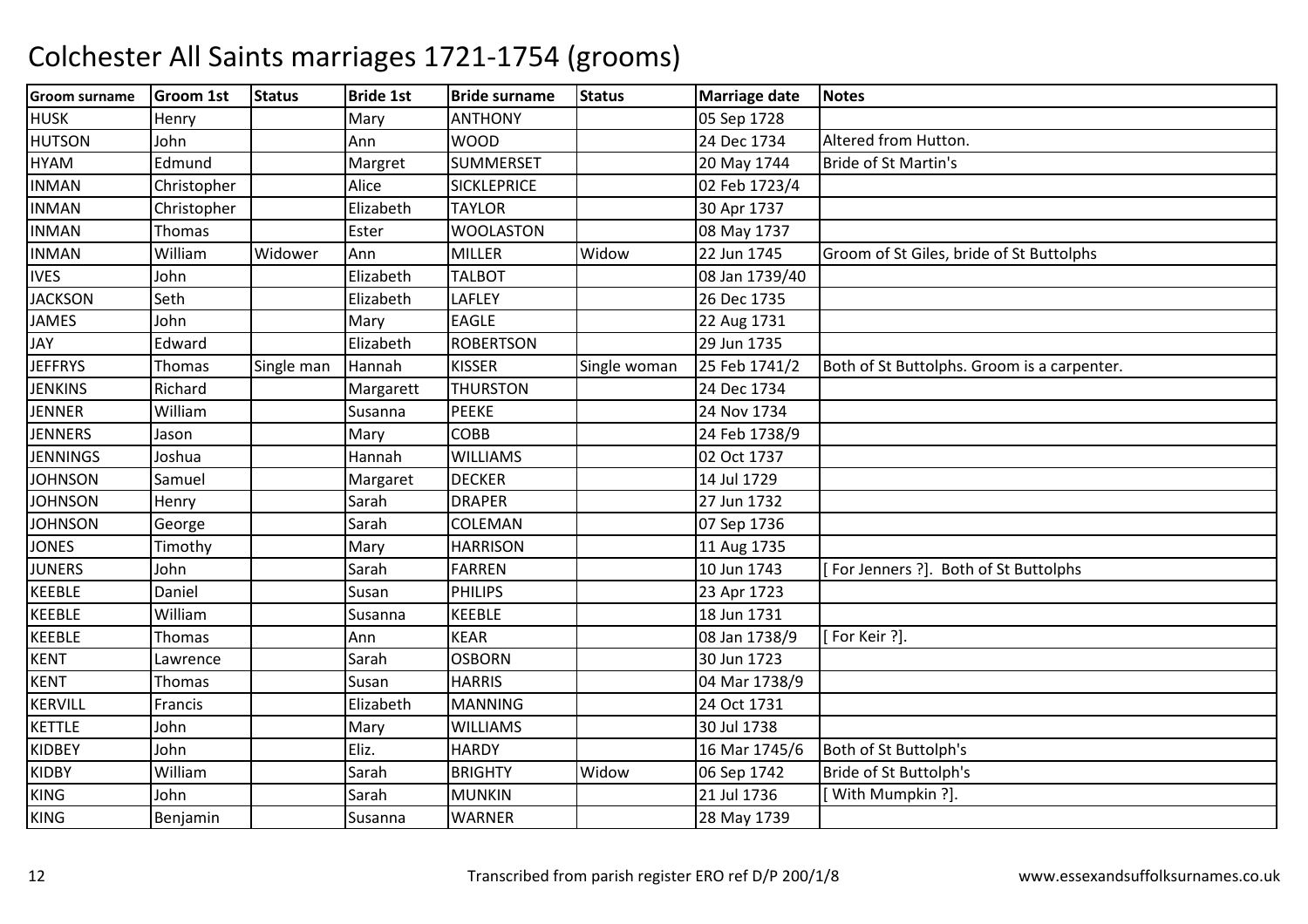| <b>Groom surname</b> | <b>Groom 1st</b> | <b>Status</b> | <b>Bride 1st</b> | <b>Bride surname</b> | <b>Status</b> | <b>Marriage date</b> | <b>Notes</b>                          |
|----------------------|------------------|---------------|------------------|----------------------|---------------|----------------------|---------------------------------------|
| <b>KING</b>          | James            | Single man    | Hananh           | <b>TURNER</b>        | Single woman  | 11 Jan 1747/8        | <b>Both of Boxted</b>                 |
| <b>KNOCK</b>         | Benjamin         |               | Eliz.            | <b>FITCH</b>         |               | 27 May 1753          | Bride of St Botolph's                 |
| <b>KNOP</b>          | Robert           | Single man    | Alice            | <b>ALLEN</b>         | Single woman  | 03 Jul 1750          | Both of St Botolph's                  |
| <b>KNOPP</b>         | John             | Single man    | Mary             | <b>BAKER</b>         | Single woman  | 13 Jan 1750/1        | Both of St Botolph's                  |
| <b>KNOWLES</b>       | Bryant           |               | Elizabeth        | <b>HILLS</b>         |               | 27 May 1731          | Mr BK & Mrs EH.                       |
| <b>LACY</b>          | John             |               | Sarah            | LANE                 |               | 17 Apr 1722          |                                       |
| <b>LADBROOK</b>      | Jacob            | Single man    | Eliz'h           | <b>POYKEN</b>        | Widow         | 12 Nov 1751          | Bride of Mile End                     |
| <b>LAFFLIN</b>       | Samuel           |               | Elizabeth        | <b>HEMBLIN</b>       |               | 29 Mar 1730          |                                       |
| <b>LAFVENDER</b>     | Daniel           |               | Hannah           | <b>MANNING</b>       |               | 15 Jul 1730          |                                       |
| <b>LAMB</b>          | Thomas           |               | Anne             | <b>GADD</b>          |               | 06 Nov 1725          |                                       |
| LAMBERT              | John             |               | Mary             | <b>JOHNSON</b>       |               | 02 Mar 1730/1        |                                       |
| LANE                 | Joseph           |               | Jane             | LANE                 |               | 29 Sep 1729          |                                       |
| LARK                 | Robert           |               | Martha           | <b>SUTTON</b>        |               | 02 Aug 1722          |                                       |
| LASWELL              | Nathaniel        |               | Elizabeth        | <b>WILDER</b>        |               | 16 Oct 1740          |                                       |
| <b>LATCH</b>         | Samuel           | Bachelor      | Prudence         | ING[AO]T             |               | 08 Nov 1741          | For Ingate ?]. Groom of St Buttolph's |
| LAWRENCE             | John             |               | Sarah            | <b>STEED</b>         |               | 02 Aug 1723          |                                       |
| <b>LAWRENCE</b>      | Samuel           | Single man    | Eliz.            | <b>GARLAND</b>       | Single woman  | 05 Nov 1752          | Both of St Botolph's                  |
| LAY                  | William          |               | Sarah            | <b>MASON</b>         |               | 24 Dec 1721          |                                       |
| LAY                  | William          |               | Rose             | <b>BYAM</b>          |               | 21 Feb 1722/3        |                                       |
| <b>LENHAM</b>        | Isaac            |               | Susan            | <b>GROVES</b>        |               | 01 May 1734          |                                       |
| <b>LEPPER</b>        | James            |               | Catharine        | <b>OSBOND</b>        |               | 13 May 1744          | For Osborn ? ]. Both of St Buttolphs  |
| <b>LESTER</b>        | John             |               | Mary             | <b>HASTEAD</b>       |               | 03 Aug 1726          | For Halstead ?].                      |
| LEWIS                | Thomas           |               | Sarah            | <b>BURGISS</b>       |               | 19 Feb 1725/6        |                                       |
| LEWIS                | Daniel           |               | Elizabeth        | <b>PHILIPS</b>       |               | 01 May 1729          |                                       |
| <b>LIES</b>          | Daniel           |               | Ann              | <b>DAVIES</b>        |               | 26 Aug 1753          | Bride of St Botolph's                 |
| <b>LINKCORN</b>      | George           |               | Mary             | <b>WRIGHT</b>        |               | 06 Jun 1731          | For Lincoln ?].                       |
| <b>LISSIMAN</b>      | John             |               | Elizabeth        | <b>SELBY</b>         |               | 24 Dec 1728          |                                       |
| LITTLE               | John             |               | Mary             | <b>TEEDER</b>        |               | 07 Jan 1721/2        |                                       |
| LIVERMORE            | Daniel           |               | Sarah            | <b>CHAPLIN</b>       |               | 28 Mar 1721          |                                       |
| <b>LOCK</b>          | Richard          |               | Mary             | <b>TIDEMAN</b>       |               | 27 Sep 1723          |                                       |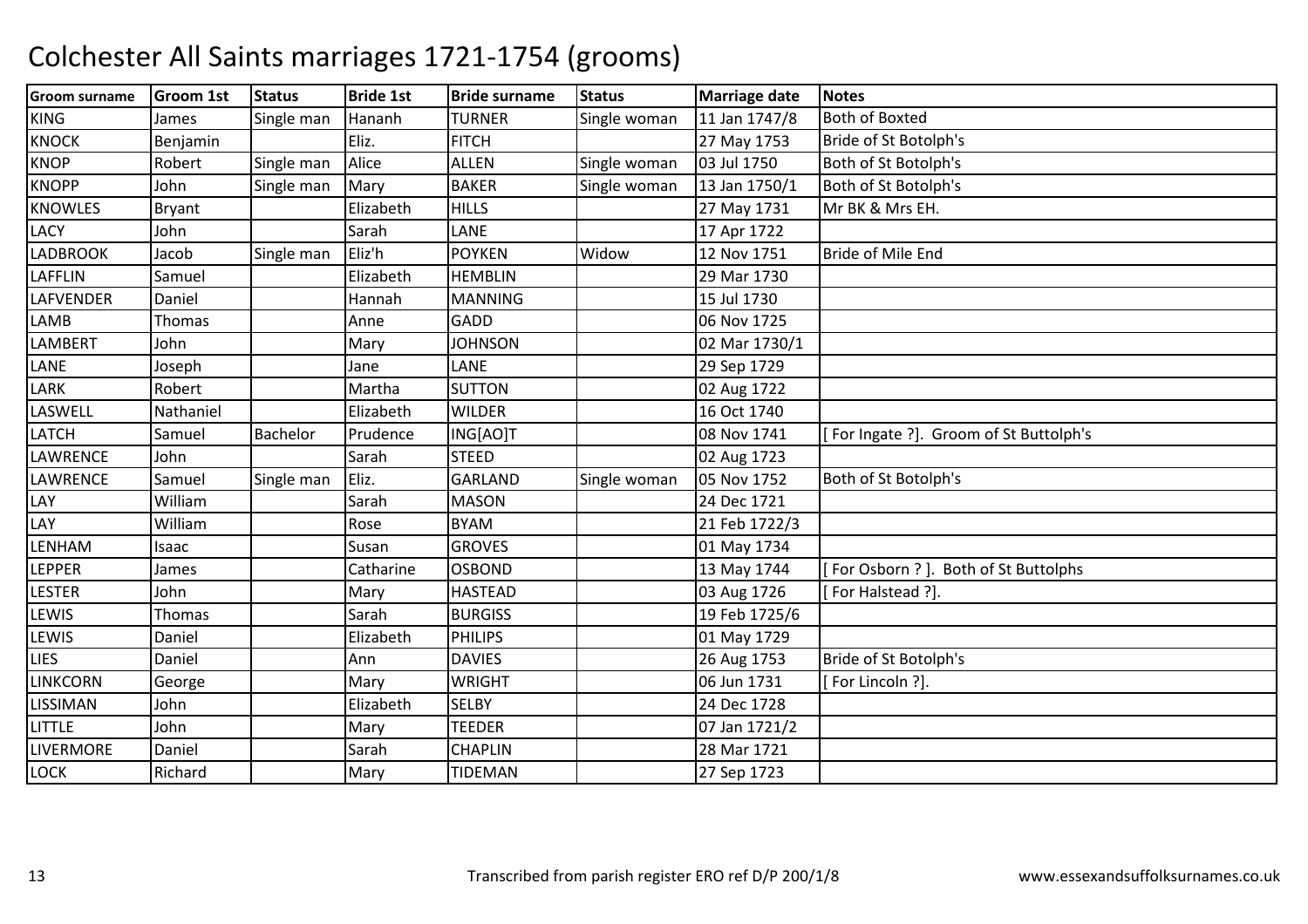| <b>Groom surname</b> | <b>Groom 1st</b> | <b>Status</b> | <b>Bride 1st</b> | <b>Bride surname</b> | <b>Status</b> | <b>Marriage date</b> | <b>Notes</b>                                                    |
|----------------------|------------------|---------------|------------------|----------------------|---------------|----------------------|-----------------------------------------------------------------|
|                      |                  |               |                  |                      |               |                      | Mr Ed. Lock & Mrs Eliz. Groom of All Saints, bride of Tendring. |
|                      |                  |               |                  |                      |               |                      | Incomplete and crossed out. [Edward Lock married a Mary in      |
| <b>LOCK</b>          | Ed.              | Widower       | Eliz.            |                      |               | $* * 1745$           | Tendring the same year ].                                       |
| <b>LOCK</b>          | Joseph           |               | Susanna          | <b>CONEY</b>         |               | 06 Sep 1746          | Groom of West Mersey, bride of St Buttolphs                     |
| <b>LUCAS</b>         | John             |               | Abigail          | <b>CHARIFF</b>       |               | 05 Nov 1737          |                                                                 |
| <b>LUCAS</b>         | John             |               | Mary             | <b>ROWLS</b>         | Widow         | 25 May 1743          | <b>Bride of St Giles</b>                                        |
| <b>LUFKIN</b>        | John             |               | Sarah            | <b>BISCOE</b>        |               | 04 May 1723          |                                                                 |
| LUFKIN               | Abraham          |               | Mary             | <b>JOHNSON</b>       |               | 09 Oct 1736          |                                                                 |
| <b>LUNN</b>          | Thomas           |               | Sarah            | PITCHER              |               | * * 1738             | Undated, but probably July/August.                              |
| <b>LYES</b>          | John             |               | Sarah            | <b>SLOWGRAVE</b>     |               | 10 Oct 1738          |                                                                 |
| <b>LYON</b>          | Erasmus          |               | Sarah            | <b>SMITH</b>         |               | 08 May 1753          | Bride of St Botolph's                                           |
|                      |                  |               |                  |                      |               |                      |                                                                 |
| <b>MADDER</b>        | Thomas           | Widower       | Margaret         | <b>CLARK</b>         | Single woman  | 07 Sep 1748          | Groom described as Widower and Single. Both of St Botolph's     |
| MALDEN               | Cornelius        |               | Abigail          | <b>DENNIS</b>        |               | 18 Feb 1728/9        |                                                                 |
|                      |                  |               |                  |                      |               |                      | Bride's surname altered perhaps from Dersney. [ Disney          |
| <b>MALLARD</b>       | Samuel           |               | Mary             | D*SNEY               |               | 24 Dec 1732          | maybe?].                                                        |
| <b>MAN</b>           | Richard          |               | Sarah            | <b>INMAN</b>         |               | 23 Dec 1733          |                                                                 |
| <b>MAN</b>           | John             |               | Mary             | <b>TOTTMAN</b>       |               | 28 Oct 1753          | Bride of St Botolph's                                           |
| <b>MANNING</b>       | Thomas           |               | Anne             | <b>WHITLOCK</b>      |               | 18 Jul 1723          |                                                                 |
| MANSFIELD            | James            |               | Sarah            | LORKIN               |               | 05 Feb 1729/30       |                                                                 |
| <b>MAPLES</b>        | John             | Bachelor      | Mary             | FALTHAM?             | Single woman  | 24 Feb 1741/2        | Bride of St Buttolph's                                          |
| <b>MARTIN</b>        | John             |               | Hannah           | <b>EGHAM</b>         |               | 15 Jul 1729          |                                                                 |
| <b>MARTIN</b>        | Joseph           | Single man    | Susan            | <b>JENNERS</b>       | Single woman  | 06 Dec 1749          | Both of St Botolph's                                            |
| <b>MASCALL</b>       | John             |               | Sarah            | <b>WALKER</b>        |               | 23 Jul 1738          |                                                                 |
| <b>MASON</b>         | James            |               | Mary             | <b>LITTLE</b>        |               | 14 Feb 1742/3        | Both of St Buttolph's                                           |
| <b>MAY</b>           | Richard          | Single man    | Margaret         | <b>NORRIS</b>        | Single woman  | 02 Jul 1747          | Both of St Botolph's                                            |
| <b>MEAKINS</b>       | Abraham          |               | Sarah            | <b>PLAMPIN</b>       |               | 09 Dec 1747          | <b>Bride of Tendring</b>                                        |
| <b>MEAN</b>          | Philip           |               | Martha           | <b>GLADWYN</b>       |               | 15 Jul 1729          |                                                                 |
| <b>MEANS</b>         | Jacob            | Single man    | Susan            | <b>TOLLERAY</b>      | Single woman  | 23 Jan 1751/2        |                                                                 |
| MIDDLETON            | Samuel           | Single man    | Eliz'h           | <b>MILLS</b>         | Single woman  | 14 May 1751          | Both of St Botolph's                                            |
| <b>MILLER</b>        | Joseph           |               | Elizabeth        | <b>FEATHERSTONE</b>  |               | 27 May 1735          |                                                                 |
| <b>MILLER</b>        | John             |               | Ann              | <b>KINGSMILL</b>     |               | 16 Jan 1754          | Bride of St Leonard's                                           |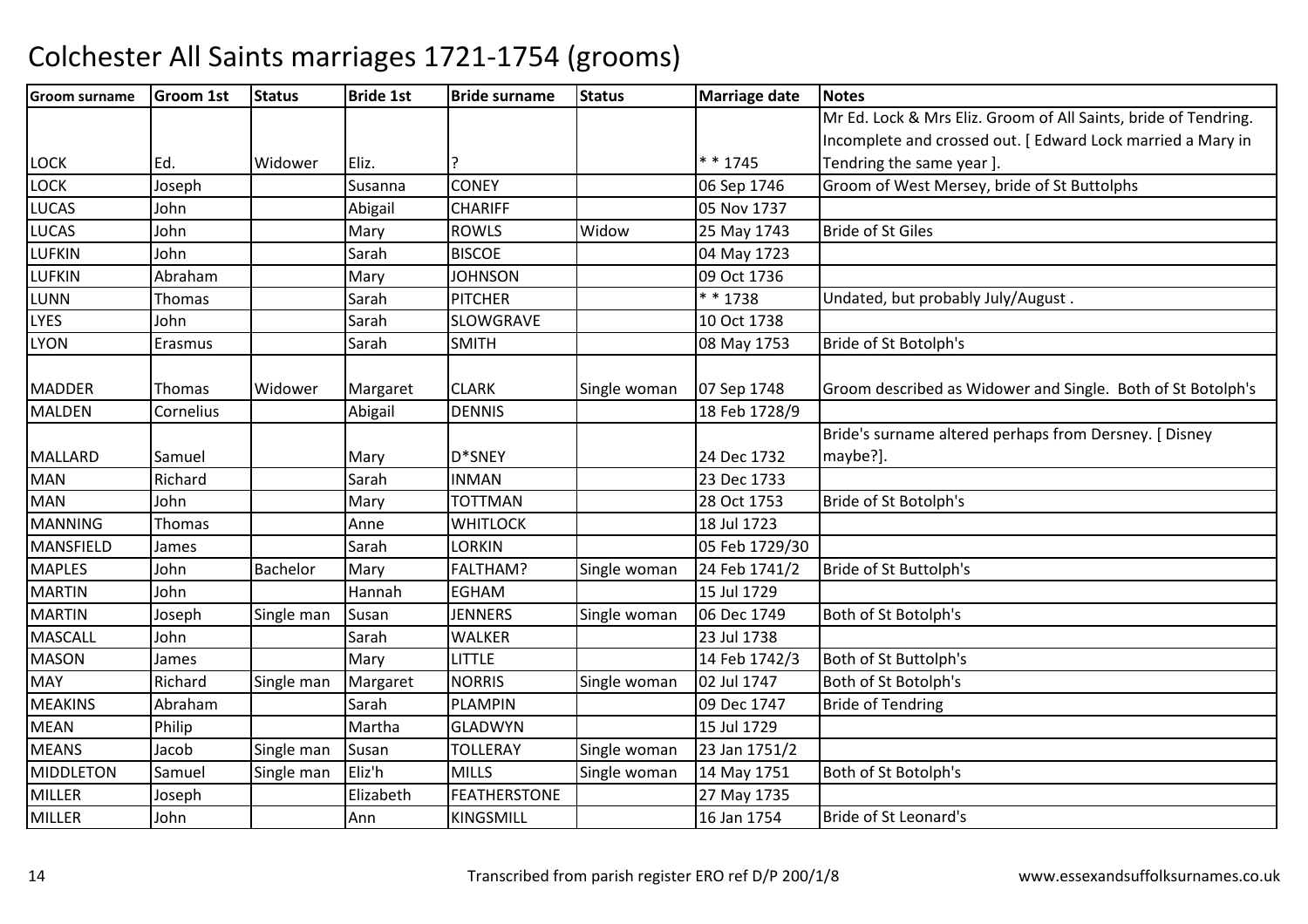| <b>Groom surname</b> | <b>Groom 1st</b> | <b>Status</b> | <b>Bride 1st</b> | <b>Bride surname</b> | <b>Status</b> | <b>Marriage date</b> | <b>Notes</b>                                                   |
|----------------------|------------------|---------------|------------------|----------------------|---------------|----------------------|----------------------------------------------------------------|
| <b>MILLS</b>         | <b>Thomas</b>    |               | Mary             | <b>JEKYLL</b>        |               | 24 Aug 1738          |                                                                |
|                      |                  |               |                  |                      |               |                      | Hannah or Rachel York '. [ Rachel baptised 1722 St Mary at the |
| <b>MILLS</b>         | Thomas           |               |                  | <b>YORK</b>          |               | 07 Nov 1742          | Walls, no obvious Hannah ].                                    |
| <b>MONK</b>          | Michael          |               | Mary             | <b>WILLMOT</b>       |               | 09 Oct 1737          |                                                                |
| <b>MONK</b>          | Christopher      |               | Mary             | <b>HOCKER</b>        | Widow         | 10 Apr 1743          | Both of St Buttolph's                                          |
| <b>MOOR</b>          | William          |               | Hannah           | <b>LAMBERT</b>       |               | 02 Jun 1723          |                                                                |
| <b>MOOR</b>          | William          |               | Ann              | <b>CASKETER</b>      |               | 22 Dec 1728          |                                                                |
| <b>MOOTHAM</b>       | John             |               | Mary             | <b>SYER</b>          |               | 30 Mar 1736          |                                                                |
| <b>MORTLOCK</b>      | Robert           |               | Elizabeth        | <b>TOWNSHEND</b>     |               | 20 Aug 1732          |                                                                |
| <b>MORTON</b>        | Richard          |               | Anne             | <b>HUBBARD</b>       |               | 26 Dec 1727          |                                                                |
| <b>MOSS</b>          | Robert           |               | Elizabeth        | <b>SERJEANT</b>      |               | 30 Nov 1736          |                                                                |
| <b>MUMPKIN</b>       |                  |               | Sarah            | <b>CHESTER</b>       |               | 15 Apr 1734          | No groom firstname.                                            |
| <b>MURPHY</b>        | Benjamin         | Single man    | Martha           | <b>GIBSON</b>        | Single woman  | 12 May 1751          | Both of St Botolph's                                           |
| <b>MURREY</b>        | John             |               | Margrett         | <b>CLARKE</b>        |               | 12 Jul 1730          |                                                                |
| <b>MURRILLS</b>      | Thomas           |               | Martha           | <b>TOMPSON</b>       |               | 11 Jul 1727          |                                                                |
| <b>MURRILS</b>       | Andrew           |               | Mary             | <b>HALLS</b>         |               | 18 Jan 1746/7        | Groom of St Giles, bride of St Buttolphs                       |
| <b>MURRILS</b>       | Tho.             |               | Sarah            | <b>WITLEY</b>        | Single woman  | 24 Oct 1752          | Both of St Botolph's                                           |
| <b>NAPP</b>          | Robert           |               | Susan            | <b>WILLS</b>         |               | 30 Dec 1745          | [Should this be Knopp ?]. Both of St Buttolphs                 |
| <b>NEAVE</b>         | John             | Single man    | Eliz'h           | <b>SHAKESHAFT</b>    | Widow         | 18 May 1751          | Bride of St Botolph's                                          |
| <b>NEVILL</b>        | Abraham          |               | Elizabeth        | <b>CATON</b>         |               | 23 Dec 1725          |                                                                |
| <b>NEVILL</b>        | William          |               | Susan            | <b>MILLS</b>         |               | 02 Jun 1734          |                                                                |
| <b>NEVILL</b>        | Gilbert          |               | Sarah            | <b>BRUSE</b>         |               | 06 Jun 1735          | [For Bruce ?].                                                 |
| <b>NEVILLE</b>       | Gilbert          | Widower       | Ann              | <b>CURTIS</b>        | Widow         | 17 May 1750          | Bride of St Botoloph's                                         |
| <b>NEWTON</b>        | Robert           |               | Martha           | <b>HARWOOD</b>       |               | 17 Jul 1738          |                                                                |
| <b>NICHOLASON</b>    | John             |               | Elizabeth        | <b>HOLMES</b>        |               | 17 Mar 1733/4        |                                                                |
|                      |                  |               |                  |                      |               |                      | Altered from Hakcell. [ Maybe erroneously, Hacksell is a       |
| <b>NICHOLS</b>       | Ambrose          |               | Mary             | <b>HASELL</b>        |               | 14 Oct 1740          | possibility ].                                                 |
| <b>NIGHTINGAL</b>    | Charles          |               | Mary             | <b>CASTLE</b>        |               | 29 Apr 1742          |                                                                |
| <b>NOOTH</b>         | Samuell          |               | Jane             | COEL?                | Widow         | 25 Dec 1743          | [For Cole or maybe Cooe]. Both of St Buttolphs                 |
| <b>NOOTH</b>         | Samuell          |               | Jane             | COOE?                | Widow         | 25 Dec 1743          | [For Cole or maybe Cooe]. Both of St Buttolphs                 |
| <b>NORRIS</b>        | John             |               | Anne             | <b>MERCHANT</b>      |               | 06 Dec 1742          | Groom of St Nicholas                                           |
| <b>NUNN</b>          | Giles            |               | Elizabeth        | CAMBLER              |               | 15 Sep 1735          | [For Candler ?].                                               |
|                      |                  |               |                  |                      |               |                      |                                                                |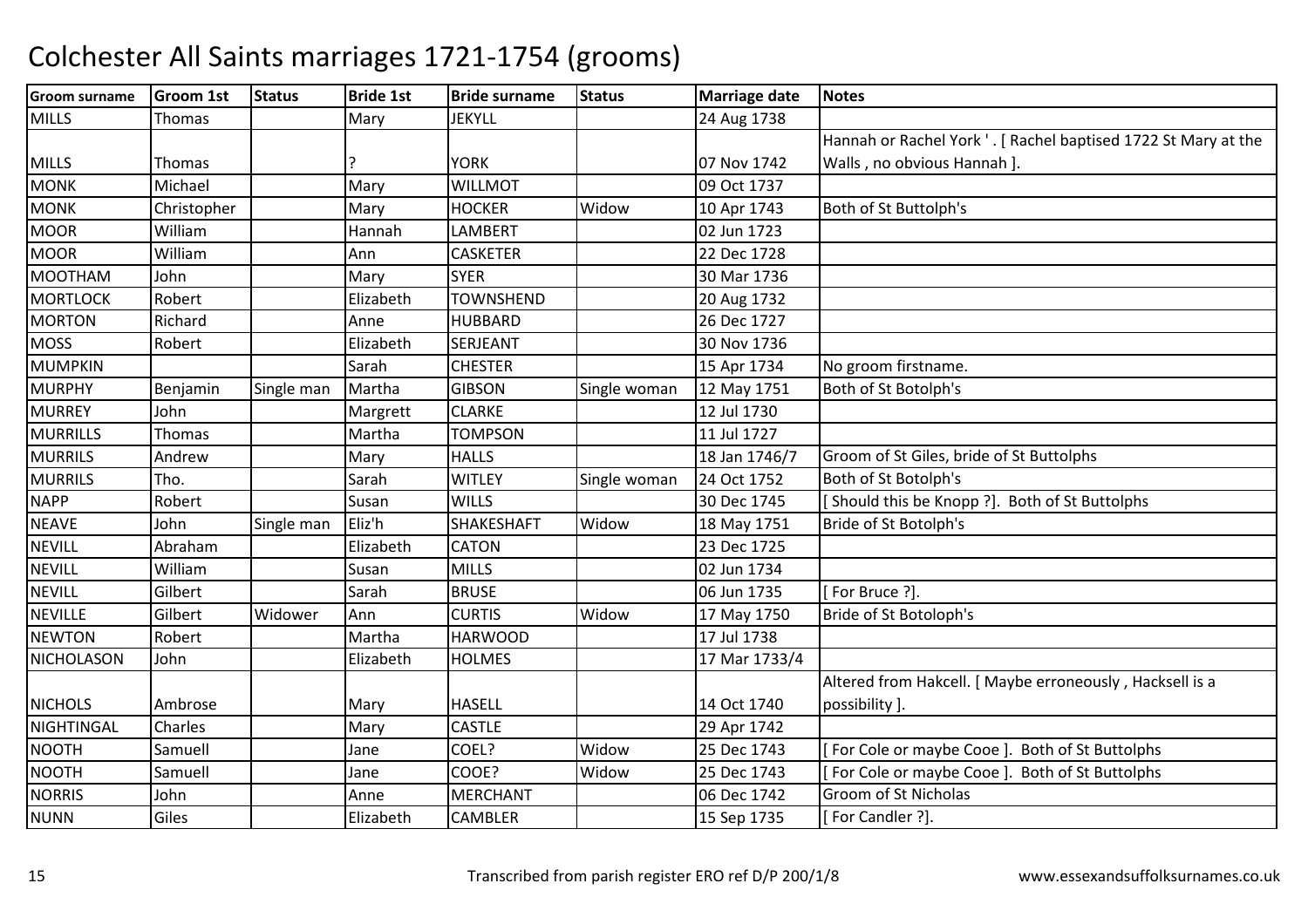| <b>Groom surname</b> | <b>Groom 1st</b> | <b>Status</b> | <b>Bride 1st</b> | <b>Bride surname</b> | <b>Status</b> | <b>Marriage date</b> | <b>Notes</b>                                     |
|----------------------|------------------|---------------|------------------|----------------------|---------------|----------------------|--------------------------------------------------|
| <b>OAKLEY</b>        | John             |               | Rebecca          | <b>BROCKWELL</b>     |               | 19 May 1746          | Groom of Ardleigh, bride of St Buttolphs         |
| <b>OLIVE</b>         | John             |               | Ann              | <b>HOWARD</b>        | Widow         | 26 Sep 1742          |                                                  |
| <b>OLIVER</b>        | Benjamin         |               | Margarett        | <b>CHAMBERLIN</b>    |               | 30 May 1721          |                                                  |
| <b>OLIVER</b>        | Benjamin         |               | Rebecca          | YOL                  |               | 19 Jan 1724/5        |                                                  |
| <b>ONYON</b>         | Cornelius        |               | Rose             | <b>HOLLAWAY</b>      |               | 23 Aug 1729          |                                                  |
| <b>OSBORN</b>        | Edward           |               | Ann              | <b>BACON</b>         |               | 03 Jul 1735          |                                                  |
| <b>OSBORN</b>        | Martin           | Single man    | Eliz'h           | <b>MEAKINS</b>       | Widow         | 12 Apr 1748          | Groom of St Giles's, bride of St Botolph's       |
| <b>OSBORN</b>        | James            |               | Eliz'h           | <b>BAKER</b>         | Single woman  | 26 May 1748          | Groom of St Peter's                              |
| <b>OSBORN</b>        | Robert           | Widower       | Mary             | <b>DOGGET</b>        | Widow         | 05 Feb 1749/50       | Both of St Botolph's                             |
| <b>OWEN</b>          | John             |               | Susan            | <b>SPENCER</b>       |               | 26 Jul 1748          | Bride of St Botolph's                            |
| <b>OXBROUGH</b>      | Charles          |               | Sarah            | <b>HALES</b>         |               | 08 Apr 1733          |                                                  |
| <b>OXBROUGH</b>      | Elnathan         |               | Elizabeth        | <b>FLUEELLIN</b>     |               | 31 May 1737          |                                                  |
| <b>PACK</b>          | John             | Single man    | Sarah            | <b>HANKIN</b>        | Single woman  | 09 Sep 1751          | Both of St Botolph's                             |
| PAGE                 | Joseph           |               | Sarah            | <b>FARNHAM</b>       |               | 22 Apr 1739          |                                                  |
| <b>PAIN</b>          | Abraham          |               | Sarah            | <b>SILLITO</b>       |               | 17 Aug 1726          |                                                  |
| PAIN                 | Nathaniel        |               | Susannah         | <b>ENNEWS</b>        |               | 06 Jun 1731          |                                                  |
| PAIN                 | <b>Nicholas</b>  |               | Sarah            | <b>MARTIN</b>        |               | 08 Oct 1732          |                                                  |
| PAIN                 | Nathaniel        |               | Elizabeth        | <b>GROOM</b>         |               | 11 Jun 1733          |                                                  |
| PAIN                 | John             |               | Mary             | <b>BAKER</b>         |               | 26 Dec 1733          |                                                  |
| PAIN                 | Stephen          |               | Ann              | <b>HIBBLE</b>        |               | 02 May 1736          |                                                  |
| <b>PANE</b>          | Rodney           |               | Hannah           | <b>MOOR</b>          |               | 01 May 1727          | RP Esqr & Mrs HM.                                |
| <b>PARKER</b>        | Isaac            |               | Sarah            | LACKFORD             |               | 01 May 1733          |                                                  |
| <b>PARKER</b>        | James            | Single man    | Ann              | <b>COOKE</b>         | Single woman  | 12 Oct 1748          | Both of St Botolph's                             |
| PARMENTER            | Joseph           | Single man    | Hannah           | <b>DAW</b>           | Widow         | 10 Feb 1751/2        | Bride of St Botolph's                            |
| <b>PARR</b>          | Benjamin         | Widower       | Mary             | <b>NEAVE</b>         | Widow         | 11 Nov 1745          | Both of St Buttolph's                            |
| PARTRIDGE            | Thomas           |               | Mary             | <b>HAZEL</b>         |               | 23 Jun 1747          | Both of Long Melford                             |
| <b>PATRICK</b>       | John             |               | Elizabeth        | <b>WILLIMOT</b>      |               | 24 Aug 1737          |                                                  |
| PEARTREE             | Short            |               | Mary             | <b>HERD</b>          |               | 27 May 1742          | Married at St Mary's Church. Bride of All Saints |
| PETERMAN             | Solomon          |               | Elizabeth        | <b>BALL</b>          |               | 07 Jan 1727/8        |                                                  |
| <b>PHILIPS</b>       | Samuel           |               | Esther           | <b>HAVENS</b>        |               | 04 Jul 1724          |                                                  |
| <b>PHILIPS</b>       | Samuel           |               | Susan            | <b>FLANNER</b>       |               | 02 Aug 1728          |                                                  |
| <b>PHILIPS</b>       | James            | Widower       | Alice            | <b>WATCHEN</b>       | Single woman  | 26 May 1751          | Groom of St Peter's, bride of St Botolph's       |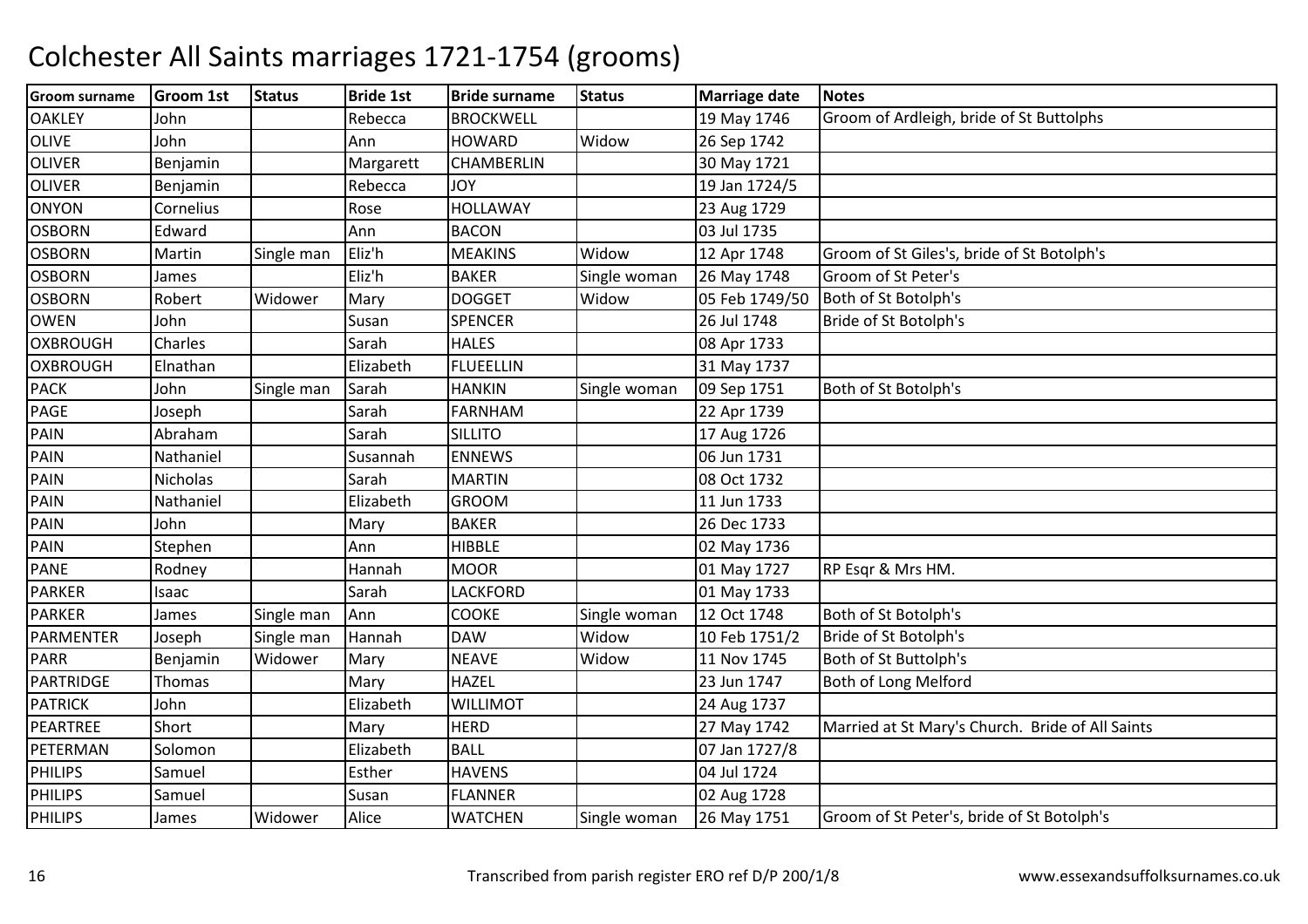| <b>Groom surname</b> | <b>Groom 1st</b> | <b>Status</b> | <b>Bride 1st</b> | <b>Bride surname</b> | <b>Status</b> | <b>Marriage date</b> | <b>Notes</b>                               |
|----------------------|------------------|---------------|------------------|----------------------|---------------|----------------------|--------------------------------------------|
| <b>PICKETT</b>       | Hopkin           |               | Mary             | <b>SMITH</b>         |               | 23 Jan 1737/8        |                                            |
| PIGGOTT              | John             | Single man    | Eliz'h           | <b>SPARLING</b>      | Single woman  | 30 Nov 1748          | Both of St Giles's                         |
| <b>PIKE</b>          | <b>Thomas</b>    |               | Elizabeth        | <b>COLLINS</b>       |               | 17 Feb 1739/40       |                                            |
| PILLSTOW             | Daniel           |               | Ann              | <b>CURTIS</b>        |               | 30 Nov 1732          | Groom's surname altered from Pillstoe?     |
| <b>PITT</b>          | John             |               | Sarah            | <b>DELIGHT</b>       |               | 25 Dec 1721          |                                            |
| PITT                 | John             |               | Mary             | <b>CLARK</b>         |               | 10 Oct 1727          |                                            |
| <b>POLLEY</b>        | Solomon          |               | Mary             | <b>BULLBROOK</b>     |               | 10 Aug 1732          |                                            |
| <b>POST</b>          | Thomas           |               | Elizabeth        | <b>HARRISON</b>      |               | 13 Apr 1726          |                                            |
| <b>POTTLE</b>        | Robert           |               | Mary             | <b>GOSSARD</b>       |               | 01 Sep 1730          | Bride surname later altered from Gassard?  |
| <b>POULTER</b>       | John             |               | Sarah            | <b>CHESWICK</b>      |               | 01 Jan 1739/40       | [ With Chiswick ?]                         |
| <b>POWTER</b>        | John             |               | Ann              | BART?                |               | 07 Jan 1738/9        |                                            |
| <b>PRATT</b>         | Stephen          |               | Mary             | <b>WENLOCK</b>       |               | 11 Nov 1739          |                                            |
| <b>PRETTY</b>        | George           |               | Mary             | <b>BATEMAN</b>       |               | 05 Jan 1748/9        | Both of St Botolph's                       |
| <b>PRITTEY</b>       | Samuell          |               | Mary             | <b>BRABBERTON</b>    |               | 24 Sep 1738          |                                            |
| <b>PROSSER</b>       | Thomas           |               | Mary             | <b>BOSS</b>          |               | 06 Dec 1744          | Both of St Buttolph's                      |
| <b>PULLIN</b>        | Richard          |               | Sarah            | <b>HILLS</b>         | Widow         | 04 Jun 1745          | Both of St Buttolph's                      |
| <b>PURCHAS</b>       | Joshuah          |               | Martha           | <b>FROST</b>         |               | 23 Jun 1741          |                                            |
| <b>PURKIS</b>        | John             |               | Sarah            | <b>FILBRICK</b>      |               | 25 May 1729          |                                            |
| <b>PURKIS</b>        | John             | Widower       | Hananh           | <b>FROST</b>         |               | 02 Dec 1744          | Groom of St Buttolphs, bride of Lexden     |
| <b>PYKE</b>          | James            |               | Margaret         | <b>MORTIMER</b>      |               | 07 Apr 1752          | Groom of Polstead                          |
| <b>RALPH</b>         | Thomas           |               | Elizabeth        | <b>MILLS</b>         |               | 12 Jun 1736          |                                            |
| <b>RAVEN</b>         | William          |               | Martha           | <b>VICE</b>          | Single woman  | 02 Aug 1752          | Groom of St James's, bride of St Botolph's |
| <b>REASON</b>        | William          |               | Mary             | PANNELL              |               | 30 Mar 1730          |                                            |
| <b>REASON</b>        | William          |               | Elizabeth        | <b>FRANCES</b>       |               | 11 Dec 1739          |                                            |
| <b>REAVE</b>         | William          | Widower       | Hannah           | <b>BAKER</b>         | Single woman  | 30 Jun 1752          | <b>Bride of Little Clacton</b>             |
| <b>REYNOLDS</b>      | <b>Thomas</b>    |               | Mary             | <b>DAWKINS</b>       |               | 11 Jun 1738          |                                            |
| <b>RICHARDSON</b>    | William          |               | Mary             | <b>DUFFIELD</b>      |               | 18 May 1730          |                                            |
| RIPPINGALE           | Edward           |               | Eliz.            | <b>BAKER</b>         | Widow         | 03 Sep 1745          | <b>Bride of Gestingthorp</b>               |
| <b>ROBERTS</b>       | William          |               | Mary             | <b>DENNIS</b>        |               | 23 May 1727          |                                            |
| <b>ROBERTS</b>       | Richard          |               | Martha           | <b>SWALLOW</b>       |               | 27 Dec 1738          |                                            |
| <b>ROBERTS</b>       | John             | Single man    | Sarah            | <b>NEWMAN</b>        | Single woman  | 19 Feb 1750/1        | <b>Bride of Little Cornard</b>             |
| <b>ROBERTSON</b>     | James            |               | Mary             | <b>BROOKER</b>       |               | 23 Sep 1734          |                                            |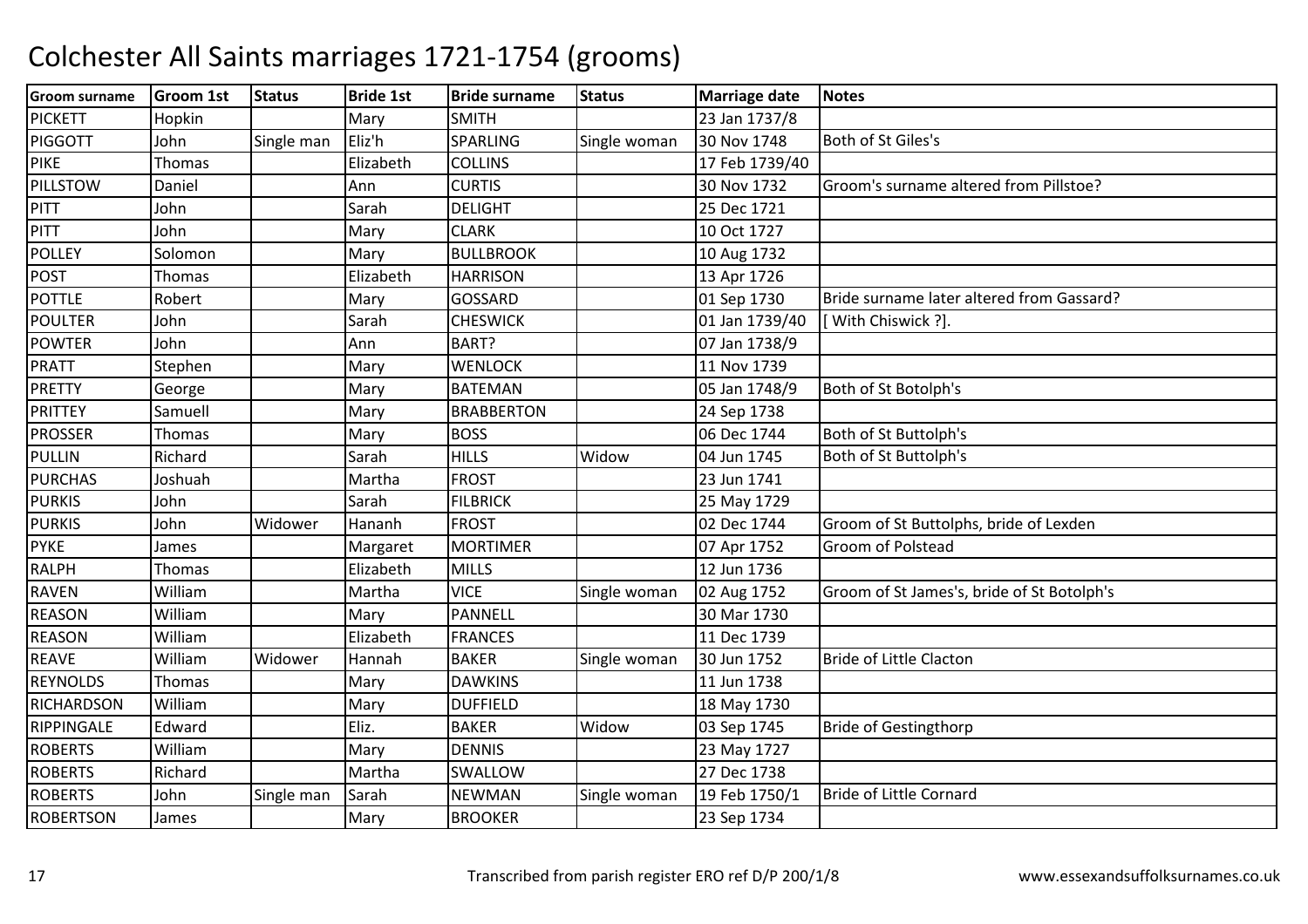| <b>Groom surname</b> | <b>Groom 1st</b> | <b>Status</b> | <b>Bride 1st</b> | <b>Bride surname</b> | <b>Status</b> | <b>Marriage date</b> | <b>Notes</b>                                |
|----------------------|------------------|---------------|------------------|----------------------|---------------|----------------------|---------------------------------------------|
| <b>ROOT</b>          | Timothy          | Single man    | Ann              | WILLINGHAM           | Single woman  | 17 Jul 1750          | Both of St Botolph's                        |
| <b>ROUSE</b>         | William          |               | Eliz.            | <b>GARNETT</b>       |               | 30 Sep 1746          | Groom of St Leonards, bride of St Buttolphs |
| <b>ROW</b>           | William          |               | Elizabeth        | <b>FORD</b>          |               | 07 Feb 1740/1        |                                             |
| <b>ROWLES</b>        | John             |               | Mary             | <b>MAYOR</b>         |               | 04 Sep 1739          |                                             |
| <b>RUGGELS</b>       | Joseph           |               | Mary             | <b>FISHER</b>        |               | 30 Dec 1736          |                                             |
| <b>RUGGELS</b>       | Joseph           |               | Mary             | <b>THORP</b>         |               | 14 Dec 1739          |                                             |
| <b>RUSE</b>          | William          |               | Eliz.            | <b>BEAVEN</b>        |               | 22 May 1744          | Both of St Buttolph's                       |
| SALLOWS              | Richard          |               | Mary             | <b>ELLINGFORD</b>    |               | 25 Sep 1736          |                                             |
| <b>SALMON</b>        | Edmund           |               | Ann              | <b>ROOTSEY</b>       |               | 14 Jul 1743          | Both of St Buttolph's                       |
| <b>SALMON</b>        | Daniel           | Single man    | Mary             | <b>CHILD</b>         | Single woman  | 24 Feb 1749/50       | Groom of St Peter's, bride of St Botolph's  |
| SANSOM               | James            |               | Elizabeth        | PLANTAIN             |               | 19 Jan 1723/4        |                                             |
| SANSOM               | James            |               | Elizabeth        | <b>PRITTEY</b>       |               | 14 Nov 1736          |                                             |
| SANSOM               | Phillip          |               | Susan            | <b>DUFFIELD</b>      |               | 02 Feb 1736/7        |                                             |
| SARJEANT             | John             |               | Elizabeth        | <b>HALES</b>         |               | 27 Dec 1726          |                                             |
| <b>SAWARD</b>        | Robt.            | Single man    | Ann              | <b>WRIGHT</b>        | Single woman  | 24 Dec 1752          | Both of St Botolph's                        |
| <b>SAYER</b>         | Thomas           |               | Elizabeth        | <b>BARKER</b>        |               | 08 Jun 1738          |                                             |
| SAYWARD              | Robert           |               | Elizabeth        | <b>COOK</b>          |               | 21 Oct 1724          |                                             |
| <b>SCHRIVENER</b>    | George           |               | Ann              | <b>READ</b>          |               | 14 Dec 1731          |                                             |
| <b>SCOTT</b>         | Jonathan         |               | Elizabeth        | <b>KENDALL</b>       |               | 20 Feb 1734/5        |                                             |
| <b>SEALY</b>         | William          |               | Ann              | <b>INGATE</b>        |               | 16 Nov 1752          | <b>Bride of Berechurch</b>                  |
| <b>SEARLS</b>        | William          |               | Anne             | <b>APPLETON</b>      |               | 12 May 1728          |                                             |
| <b>SECRET</b>        | John             | Single man    | Ann              | <b>BAKER</b>         | Single woman  | 21 Apr 1751          | Both of St Botolph's                        |
| <b>SELBY</b>         | William          |               | Elizabeth        | LOW                  |               | 07 May 1721          |                                             |
| SERJEANT             | John             |               | Hannah           | <b>STILLIMAN</b>     |               | 07 Apr 1733          |                                             |
| <b>SERJEANT</b>      | John             | Widower       | Martha           | <b>FIELD</b>         | Single woman  | 24 Sep 1750          | Groom of St Mary Magdalen                   |
| <b>SEWEL</b>         | Benjamin         | Widower       | Mary             | <b>BRITTEN</b>       | Widow         | 01 Feb 1741/2        | Both of Malden [Maldon]                     |
| <b>SHADE</b>         | Remage           | Single man    | Mary             | <b>MEADOWS</b>       | Single woman  | 25 Jul 1749          | Both of St Botolph's                        |
| <b>SHAFT</b>         | William          |               | Ann              | LORD                 |               | 14 Feb 1737/8        |                                             |
| <b>SHAKESHAFT</b>    | Thomas           | Single man    | Eliz'h           | <b>BARNS</b>         | Single woman  | 25 Feb 1749/50       | Both of St Botolph's                        |
| <b>SHAKSHAFT</b>     | John             |               | Eliz.            | <b>BONNER</b>        |               | 06 Oct 1743          | Both of St Buttolph's                       |
| <b>SHEERCRAFT</b>    | Samuel           |               | Sarah            | <b>CURTIS</b>        |               | 24 Dec 1738          | [For Shearcroft ?].                         |
| <b>SHEPHERD</b>      | Joseph           | Single man    | Mary             | <b>DAY</b>           | Single woman  | 07 Jun 1750          | Groom of Stanway, bride of St Botolph's     |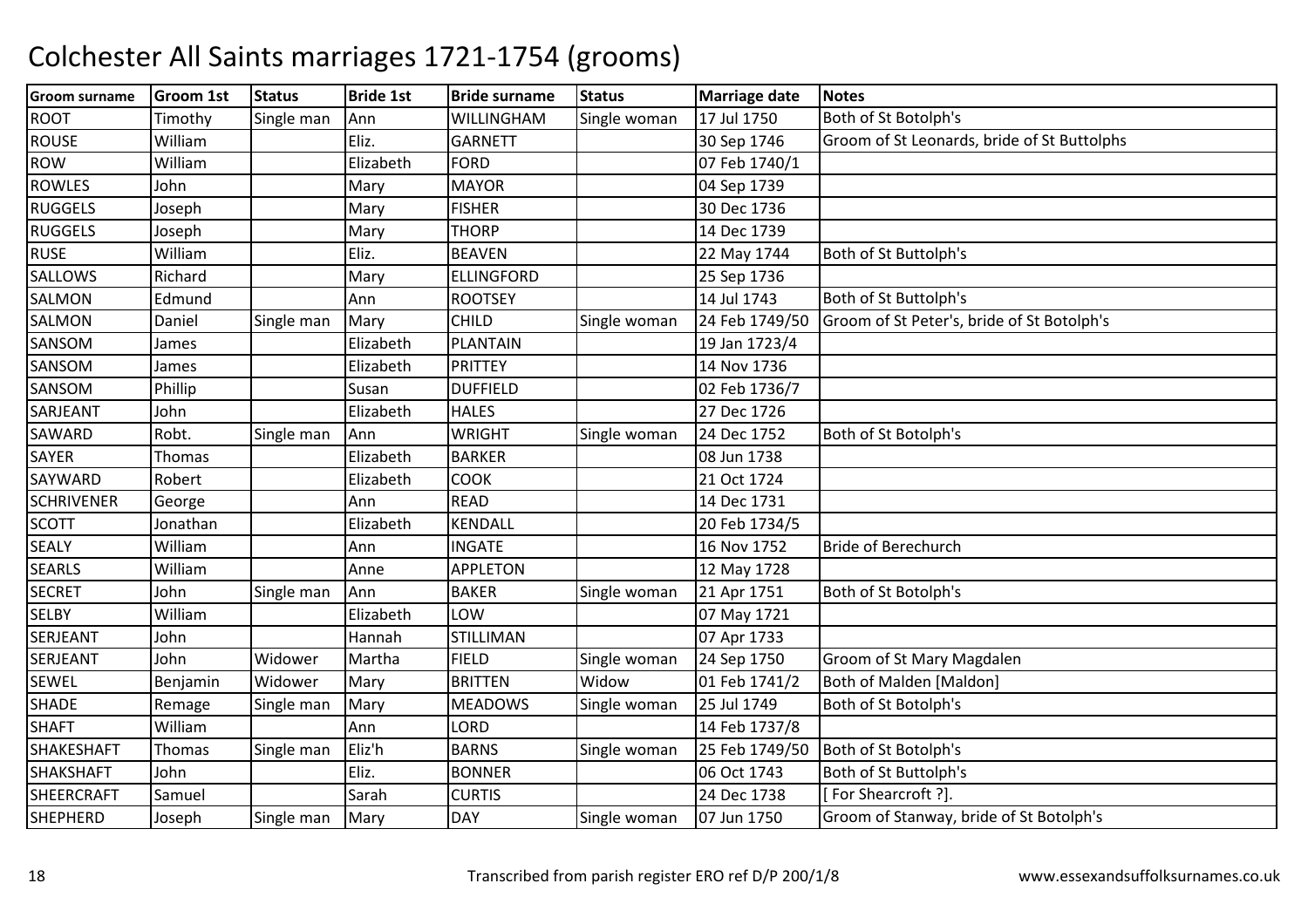| <b>Groom surname</b> | <b>Groom 1st</b> | <b>Status</b> | <b>Bride 1st</b> | <b>Bride surname</b> | <b>Status</b> | <b>Marriage date</b> | <b>Notes</b>                                          |
|----------------------|------------------|---------------|------------------|----------------------|---------------|----------------------|-------------------------------------------------------|
| <b>SHERWOOD</b>      | John             | Single man    | Sarah Maria      | <b>BOLTON</b>        | Single woman  | 12 Oct 1748          | Both of St Botolph's                                  |
| <b>SIMMY</b>         | Andrew           |               | Elizabeth        | <b>BLASSINGTON</b>   |               | 03 Sep 1733          |                                                       |
| <b>SIMONS</b>        | John             | Widower       | Martha           | PHILLIPS             |               | 23 Dec 1744          | Both of St Buttolph's                                 |
| <b>SLADE</b>         | William          |               | Susanna          | PILGRIM              |               | 01 Sep 1741          |                                                       |
| <b>SMITH</b>         | John             |               | Mary             | <b>WALKER</b>        |               | 08 Feb 1736/7        |                                                       |
| <b>SMITH</b>         | Jeremiah         |               | Sarah            | <b>PARIS</b>         |               | 26 Sep 1737          |                                                       |
| <b>SMITH</b>         | William          |               | Sarah            | <b>SMITH</b>         |               | 31 Dec 1737          |                                                       |
| <b>SMITH</b>         | Robert           |               | Sarah            | <b>MOOR</b>          |               | 02 Jun 1745          | Both of St Buttolph's                                 |
| <b>SMITH</b>         | Daniel           | Widower       | Martha           | <b>WRIGHT</b>        | Single woman  | 02 Jun 1752          | Bride of St Botolph's                                 |
| <b>SMITH</b>         | Abrah'm          |               | Sarah            | <b>FLACK</b>         | Widow         | 19 Aug 1753          | bride of St Bot. [ St Botolph's ]                     |
| <b>SMYTH</b>         | Thomas           |               | Sarah            | <b>LINTHORN</b>      |               | 24 Aug 1731          |                                                       |
| <b>SMYTHIES</b>      | William          |               | Hannah           | <b>DENNIS</b>        |               | 16 Jun 1737          |                                                       |
| <b>SMYTHIES</b>      | William          | Widower       | Eliz.            | <b>SHELDRICK</b>     |               | 05 Mar 1743/4        |                                                       |
| <b>SPARK</b>         | Joshua           |               | Sarah            | <b>GROOM</b>         |               | 25 Mar 1722          |                                                       |
| <b>SPARLING</b>      | Robert           |               | Rebecca          | <b>EAGLE</b>         |               | 10 Dec 1728          |                                                       |
| <b>SPENCER</b>       | Tho.             |               | Eliz.            | <b>WARREN</b>        |               | 26 Apr 1753          | Bride of St Botolph's                                 |
| <b>SPOONER</b>       | John             | Single man    | Eliz'h           | <b>COWELL</b>        | Single woman  | 17 Jan 1748/9        | Both of St Botolph's                                  |
| <b>STACEY</b>        | William          |               | Anne             | <b>FINCH</b>         |               | 28 Oct 1722          |                                                       |
| <b>STACEY</b>        | Daniel           |               | Ruth             | <b>AGNES</b>         |               | 20 Oct 1725          |                                                       |
| <b>STACY</b>         | Nathaniel        |               | Susan            | HAMM                 |               | 10 Jan 1739/40       | This record was duplicated showing, Stacey and Susam. |
| <b>STAINES</b>       | John             |               | Elizabeth        | <b>WILLES</b>        |               | 05 Apr 1743          |                                                       |
| <b>STAMFORD</b>      | James            |               | Elizabeth        | <b>MILLS</b>         |               | 05 Dec 1725          |                                                       |
| <b>STARLIN</b>       | Robert           |               | Elizabeth        | <b>MASCALL</b>       |               | 21 Jul 1740          |                                                       |
| <b>STARLING</b>      | Robert           |               | Eliz.            | <b>PUDLEY</b>        |               | 16 May 1721          |                                                       |
| <b>STARLING</b>      | Charles          |               | Susanna          | HARUCH?              |               | 12 May 1737          |                                                       |
| <b>STEPHENS</b>      | John             |               | Mary             | <b>DRAPER</b>        |               | 18 Oct 1722          |                                                       |
| <b>STEVENS</b>       | John             | Single man    | Elizabeth        | <b>BAKER</b>         | Single woman  | 08 Jun 1750          | Both of St Botolph's                                  |
| <b>STEWART</b>       | George           |               | Rose             | <b>ASHLEY</b>        |               | 01 Sep 1746          | Both of St Buttolph's                                 |
| <b>STODDER</b>       | Daniel           |               | Elizabeth        | <b>WHITHAN</b>       |               | 11 Oct 1731          |                                                       |
| <b>STRATFORD</b>     | John             |               | Mary             | <b>EASTY</b>         |               | 29 Apr 1725          |                                                       |
| <b>STRINGER</b>      | Richard          |               | Sarah            | <b>HAYWARD</b>       |               | 24 Nov 1745          | Both of St Buttolph's                                 |
| <b>STRINGER</b>      | Richard          | Single man    | Sarah            | <b>HAYWOOD</b>       | Single woman  | 21 May 1750          | Both of St Botolph's                                  |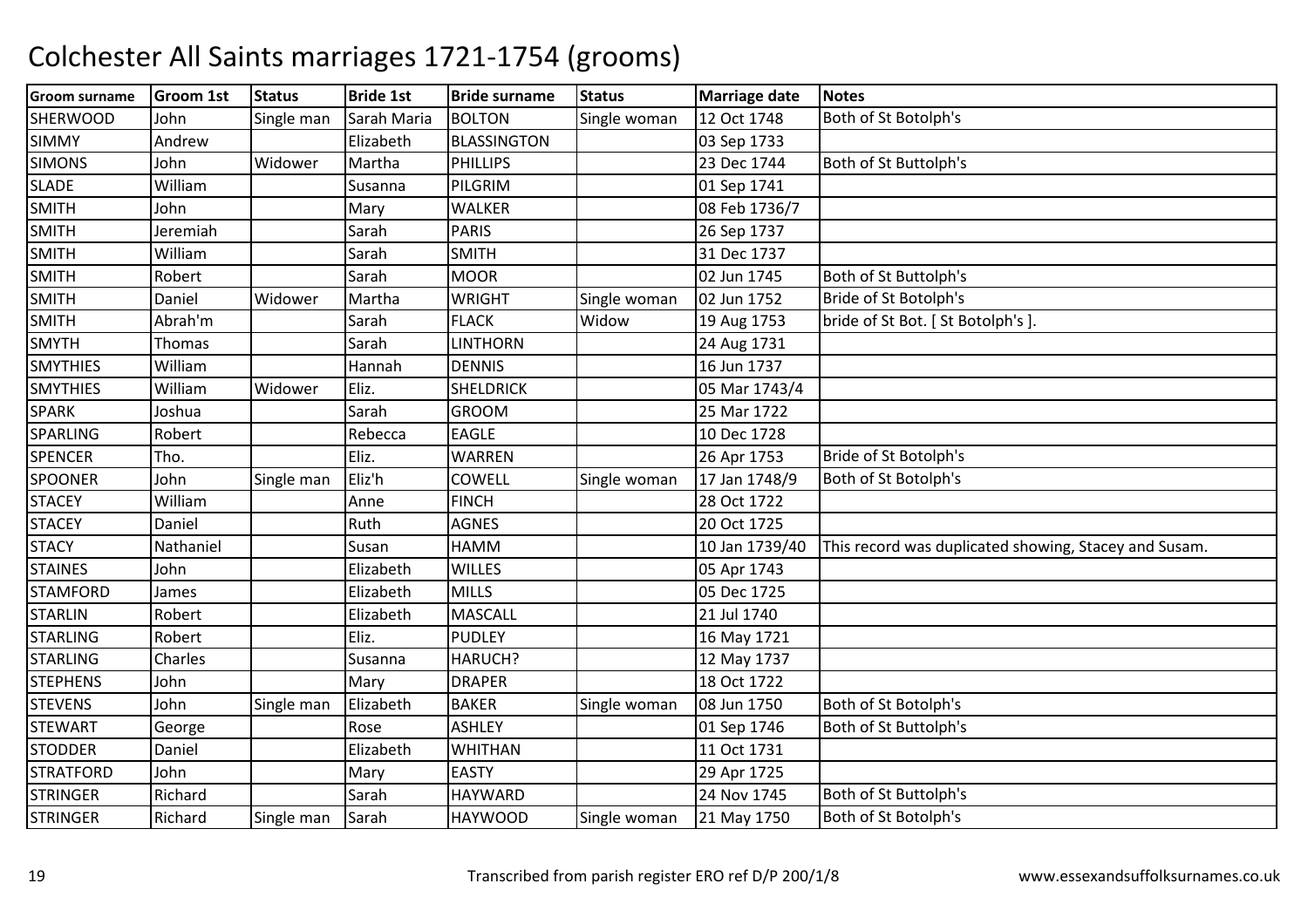| <b>Groom surname</b> | Groom 1st | <b>Status</b> | <b>Bride 1st</b> | <b>Bride surname</b> | <b>Status</b> | Marriage date  | <b>Notes</b>                                             |
|----------------------|-----------|---------------|------------------|----------------------|---------------|----------------|----------------------------------------------------------|
| <b>STURGISS</b>      | Lawrance  |               | Susan            | <b>CHAPMAN</b>       |               | 16 Apr 1738    |                                                          |
| <b>SYMONDS</b>       | Leonard   |               | Mary             | <b>UNDERWOOD</b>     |               | 04 Jul 1727    |                                                          |
| <b>SYMPSON</b>       | John      |               | Hannah           | <b>CARR</b>          |               | 21 May 1732    |                                                          |
| <b>TALWORTH</b>      | John      |               | Catherine        | <b>KEYS</b>          |               | 24 Feb 1727/8  |                                                          |
| <b>TANNER</b>        | Robert    |               | Mary             | <b>HARVEY</b>        |               | 04 Aug 1723    |                                                          |
| <b>TAYLOR</b>        | Daniel    | Widower       | Susan            | PRIGG                | Widow         | 29 May 1749    | Groom of St James's, bride of St Botolph's               |
| <b>THIRMWOOD</b>     | Abraham   |               | Susanna          | <b>EVERIT</b>        |               | 02 Feb 1723/4  |                                                          |
| <b>THOMPSON</b>      | Thomas    |               | Jane             | <b>TURNER</b>        |               | 25 Apr 1732    |                                                          |
| <b>THOMSON</b>       | Thomas    |               | Esther           | <b>ORRIN</b>         |               | 30 Jun 1723    |                                                          |
| <b>THOMSON</b>       | George    |               | Sarah            | <b>CANT</b>          |               | 22 Nov 1744    | Both of St Buttolph's                                    |
| <b>THORN</b>         | John      |               | Mary             | <b>GOLDEN</b>        |               | 10 Nov 1732    |                                                          |
| <b>THORNTON</b>      | Robert    |               | Sarah            | <b>PARKE</b>         |               | 10 Aug 1732    | [Should be Parker ?].                                    |
| <b>THURSTON</b>      | Samuel    |               | Eliz.            | <b>BULL</b>          |               | 24 Dec 1721    |                                                          |
| <b>THURSTON</b>      | Abraham   |               | Hannah           | <b>MORE</b>          |               | 11 Jul 1731    |                                                          |
| <b>TIBALT</b>        | John      | Widower       | Abigail          | <b>LUFKIN</b>        | Single woman  | 16 Nov 1749    | Groom of Stanway, bride of St Botolph's                  |
| <b>TILLS</b>         | Jonathan  |               | Rebecca          | <b>MUNNINGS</b>      |               | 30 Oct 1731    |                                                          |
| <b>TOTUM</b>         | John      |               | Hannah           | <b>PARR</b>          |               | 25 Feb 1738/9  | [For Totham ?].                                          |
| <b>TOWNSHEND</b>     | James     |               | Mary             | <b>GROOM</b>         |               | 24 Apr 1740    |                                                          |
|                      |           |               |                  |                      |               |                | No bride surname. Date unclear, 2nd, 21st ? . Both of St |
| <b>TROOP</b>         | George    |               | Mary             |                      |               | 27 Aug 1752    | Botolph's                                                |
| <b>TROWLES</b>       | John      |               | Elizabeth        | <b>FEATHERSTONE</b>  |               | 14 Sep 1735    |                                                          |
| <b>TURNER</b>        | William   |               | Mary             | <b>NEWTON</b>        |               | 26 Dec 1731    |                                                          |
| <b>TURNER</b>        | Richard   |               | Mary             | <b>OLIVER</b>        |               | 29 Dec 1731    |                                                          |
| <b>TURNER</b>        | John      | Widower       | Sarah            | LEMON                | Single woman  | 23 Jul 1749    | Bride of St Botoloph's                                   |
| <b>TURTLE</b>        | Ambrose   |               | Sarah            | <b>SMITH</b>         |               | 18 Nov 1744    | Both of St Buttolph's                                    |
| <b>TYRREL</b>        | Robert    |               | Prudence         | <b>NUNN</b>          |               | 22 Sep 1745    | <b>Both of Ardleigh</b>                                  |
| <b>UNDERWOOD</b>     | Thomas    |               | Jane             | <b>SACRY</b>         |               | 13 Jun 1723    |                                                          |
| <b>UNDERWOOD</b>     | William   |               | Mary             | <b>FORSEY</b>        |               | 27 Oct 1731    |                                                          |
| <b>UPSHER</b>        | John      |               | Hannah           | <b>WALL</b>          |               | 13 Jul 1746    | Both of St Buttolph's                                    |
| <b>UPSHER</b>        | William   | Single man    | Susanna          | <b>STEWARD</b>       | Single woman  | 26 Feb 1749/50 | Both of St Botolph's                                     |
| <b>UPSON</b>         | William   |               | Sarah            | <b>MORGAN</b>        |               | 25 Jun 1722    |                                                          |
| <b>UPSON</b>         | Stephen   | Widower       | Ann              | <b>WATSON</b>        | Widow         | 25 Dec 1749    | Bride of St Botoloph's                                   |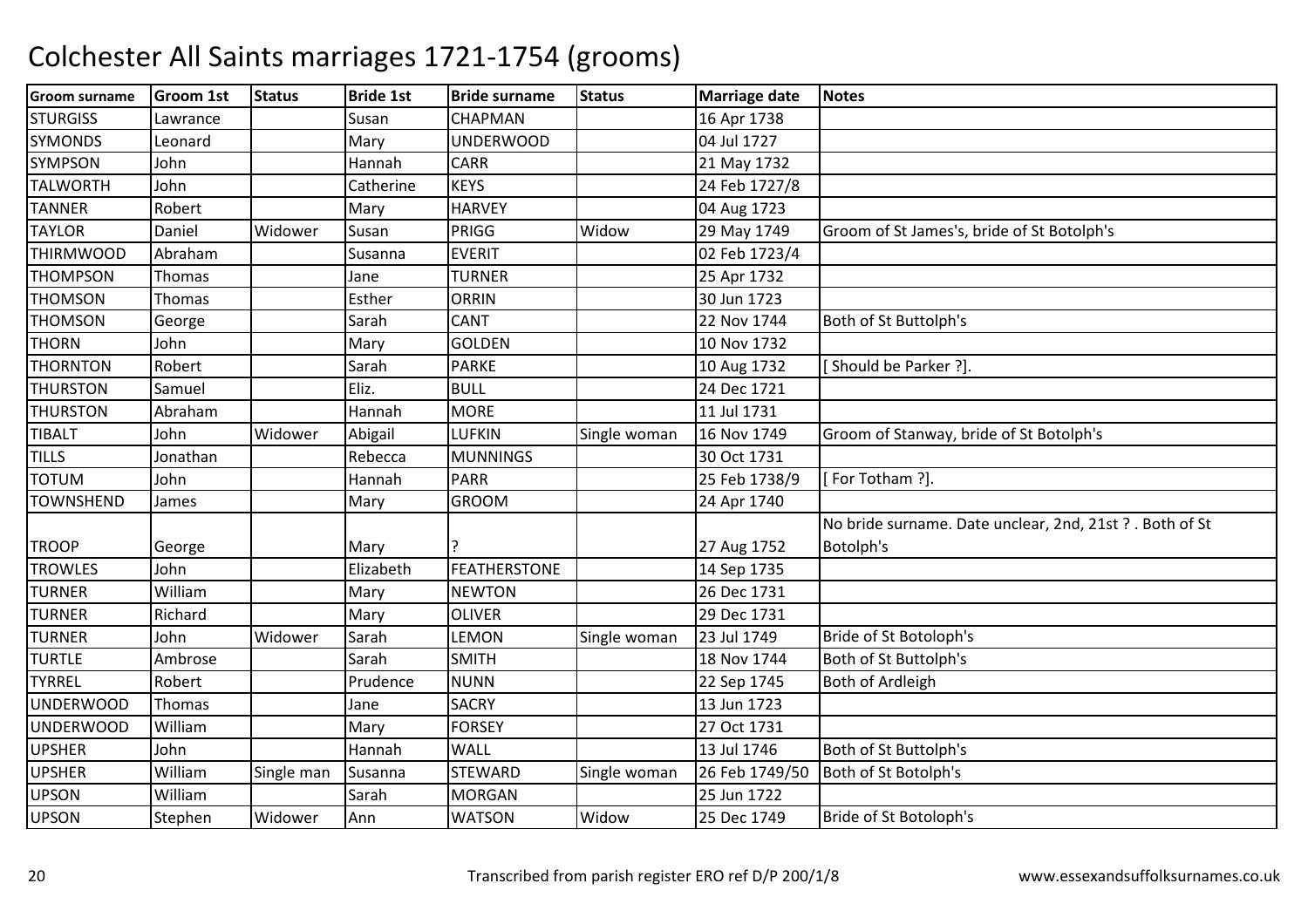| <b>Groom surname</b> | <b>Groom 1st</b> | <b>Status</b> | <b>Bride 1st</b> | <b>Bride surname</b> | <b>Status</b> | <b>Marriage date</b> | <b>Notes</b>                                 |
|----------------------|------------------|---------------|------------------|----------------------|---------------|----------------------|----------------------------------------------|
| <b>VERLANDER</b>     | Samuel           |               | Eliz.            | <b>NUTMAN</b>        |               | 21 Feb 1744/5        | Both of St Buttolph's                        |
| <b>VICE</b>          | James            |               | Hannah           | <b>MOOR</b>          |               | 31 Jan 1728/9        |                                              |
| <b>VINCENT</b>       | William          |               | Mary             | <b>BROWN</b>         |               | 05 Nov 1730          |                                              |
| <b>WALFORD</b>       | James            |               | Ann              | <b>BOUGHTON</b>      |               | 04 Dec 1723          |                                              |
| <b>WALKER</b>        | John             |               | Mary             | <b>BRAGG</b>         |               | 03 Dec 1725          |                                              |
| <b>WALKER</b>        | Abraham          |               | Anne             | <b>WENT</b>          |               | 03 Nov 1728          |                                              |
| <b>WALKER</b>        | John             |               | Susanna          | <b>STACEY</b>        |               | 23 Apr 1754          | Bride of St Botolph's                        |
| <b>WALLET</b>        | John             |               | Elizabeth        | <b>DELIGHT</b>       |               | 30 Mar 1741          |                                              |
| <b>WALLET</b>        | John             |               | Anne             | <b>HUTTON</b>        |               | 19 Nov 1741          |                                              |
| <b>WALLY</b>         | John             | Single man    | Eliz'h           | <b>ROUSE</b>         | Single woman  | 25 Dec 1750          | Both of St Botolph's                         |
| WALMESLY             | Thomas           |               | Dorcas           | BAR[RS]Y             |               | 06 Aug 1723          |                                              |
| <b>WALSH</b>         | James            | Single man    | Eliz'h           | <b>PINNOCK</b>       | Single woman  | 07 Feb 1748/9        | Groom of Layer Breton, bride of Mile End     |
| <b>WARD</b>          | John             |               | Rebecca          | <b>NEVIL</b>         |               | 25 Jun 1724          |                                              |
| <b>WARD</b>          | William          |               | Mary             | <b>KING</b>          |               | 08 Nov 1736          |                                              |
| <b>WARREN</b>        | William          |               | Elizabeth        | <b>BUSS</b>          |               | 11 Jun 1730          |                                              |
| <b>WASH</b>          | William          | Single man    | Susanna          | <b>SCOFIELD</b>      | Single woman  | 25 Dec 1749          | Both of St Botolph's                         |
| <b>WATERMAN</b>      | Richard          | Widower       | Mary             | <b>WALKER</b>        | Single woman  | 01 Jul 1750          | Groom of Holy Trinity, bride of St Botolph's |
| <b>WATSON</b>        | Thomas           |               |                  | <b>NEVILL</b>        |               | 13 Feb 1725/6        | No bride's firstname.                        |
| <b>WATSON</b>        | William          | Single man    | Mary             | <b>BUCKINGHAM</b>    | Single woman  | 11 Nov 1751          | Both of St Botolph's                         |
| <b>WATTS</b>         | Richard          |               | Marg't           | <b>COPPIN</b>        |               | 25 Dec 1753          | Bride of St Botolph's                        |
| <b>WAUGHN</b>        | Henry            |               | Ann              | <b>BURDOCK</b>       |               | 29 May 1731          | Mr HW & Mrs AB. [For Vaughan ?].             |
| <b>WAYLAND</b>       | Robert           | Single man    | Rebecca          | <b>HALL</b>          | Single woman  | 07 Apr 1751          | Both of St Botolph's                         |
| <b>WAYMAN</b>        | William          |               | Anne             | CHAPMAN              |               | 24 Dec 1727          |                                              |
| WAYMAN               | James            |               | Alice            | <b>COOK</b>          |               | 09 Sep 1739          |                                              |
| WAYMAN               | William          | Widower       | Anne             | <b>HUNT</b>          |               | 21 Feb 1742/3        | WW, Jun.                                     |
| <b>WAYMAN</b>        | James            | Widower       | Mary             | <b>PONDER</b>        | Single woman  | 02 Feb 1748/9        | Bride of St Botoloph's                       |
| WAYMAN               | William          | Widower       | Mary             | <b>WHITAKER</b>      | Widow         | 26 Nov 1751          | Bride of St Botolph's                        |
| <b>WEARE</b>         | Benjamin         |               | Sarah            | <b>BULLOCK</b>       |               | 27 Nov 1743          | Both of St Buttolph's                        |
| <b>WEBB</b>          | Thomas           |               | Eliz.            | <b>REEF</b>          |               | 18 Jun 1721          |                                              |
| <b>WEBB</b>          | Thomas           |               | Sarah            | <b>JOHNSON</b>       |               | 04 Jun 1749          | Bride of St Botoloph's                       |
| <b>WEGG</b>          | John             |               | Elizabeth        | <b>HARRISON</b>      |               | 15 Sep 1728          |                                              |
| WELLUM               | John             |               | Elizabeth        | <b>BOORHAM</b>       |               | 25 Apr 1736          | [ Wellham, Boreham ?].                       |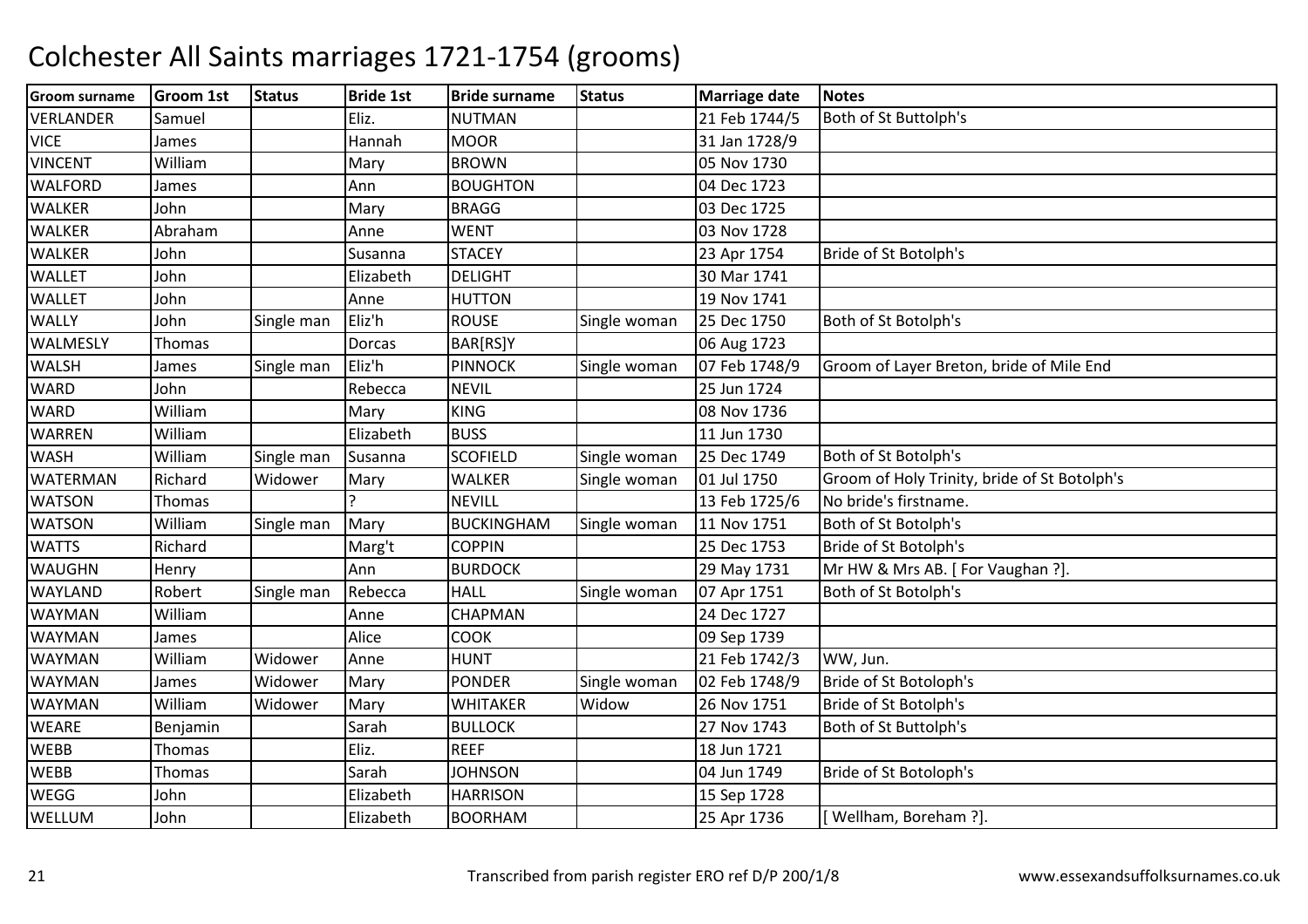| <b>Groom surname</b> | <b>Groom 1st</b> | <b>Status</b> | <b>Bride 1st</b> | <b>Bride surname</b> | <b>Status</b> | <b>Marriage date</b> | <b>Notes</b>                                             |
|----------------------|------------------|---------------|------------------|----------------------|---------------|----------------------|----------------------------------------------------------|
| <b>WENDEN</b>        | James            |               | Sarah            | <b>RICKARD</b>       |               | 29 Jan 1743/4        |                                                          |
| <b>WESTHORPE</b>     | Thomas           |               | Mary             | <b>LUCAS</b>         | Single woman  | 21 Dec 1747          | Bride of St Buttolph's                                   |
| <b>WHITE</b>         | Charles          |               | Susan            | <b>PRYOR</b>         |               | 25 Sep 1746          | Both of St Buttolph's                                    |
| <b>WHITING</b>       | William          |               | Martha           | LADBROOK             |               | 26 Feb 1733/4        |                                                          |
| <b>WILDER</b>        | Francis          |               | Elizabeth        | <b>AGNIS</b>         |               | 02 Feb 1725/6        |                                                          |
| <b>WILES</b>         | John             | Single man    | Martha           | <b>KNOP</b>          | Single woman  | 16 Nov 1741          |                                                          |
| <b>WILKINSON</b>     | Edward           | Widower       | Sarah            | <b>CROW</b>          |               | 29 May 1743          | Groom of St Giles, bride of St Buttolphs                 |
| <b>WILLIAMS</b>      | Robert           |               | Susan            | <b>ATKINS</b>        |               | 08 Jan 1726/7        |                                                          |
| <b>WILLIAMS</b>      | Samuell          |               | Elizabeth        | <b>EVERITT</b>       |               | 30 May 1738          |                                                          |
| <b>WILLIAMS</b>      | David            | Single man    | Eliz'h           | <b>SHAKESHAFT</b>    | Single woman  | 20 Jun 1747          | Both of St Botolph's                                     |
| <b>WILLIAMS</b>      | John             | Single man    | Sarah            | <b>PATT</b>          | Single woman  | 09 Mar 1751/2        | [Error for Pratt / Platt ?]. Both of St Botolph's        |
| <b>WILLIAMSON</b>    | Benjamin         |               | Anne             | <b>WRIGHT</b>        |               | 29 Mar 1741          |                                                          |
| <b>WILLIAMSON</b>    | John             | Single man    | Ann              | <b>BINES</b>         | Single woman  | 18 Dec 1748          | Both of St Botolph's                                     |
| <b>WILLIMOTT</b>     | Robert           |               | Mary             | <b>STACEY</b>        |               | 25 May 1721          |                                                          |
| <b>WILSMORE</b>      | John             |               | Margarett        | <b>BRAGG</b>         |               | 14 Mar 1736/7        |                                                          |
| <b>WILSON</b>        | John             | Single man    | Mary             | CRACKNEL             | Widow         | 08 Feb 1751/2        | Bride of Chick St Osyth                                  |
| WINDALL              | John             |               | Sarah            | <b>DOLIN</b>         |               | 08 Jul 1722          |                                                          |
|                      |                  |               |                  |                      |               |                      | Groom's surname later altered from Wenham? [ Hupton for  |
| <b>WINHAM</b>        | Christopher      |               | Sa[br]ah         | <b>HUPTON</b>        |               | 25 Oct 1730          | Upton ?].                                                |
| <b>WINLEY</b>        | Richard          | Single man    | Eliz'h           | <b>RICHARDS</b>      | Single woman  | 17 Feb 1747/8        | Groom of St James's, bride of St Botolph's               |
|                      |                  |               |                  |                      |               |                      | Licence. Married at Stanway. Undated. Groom of St James, |
| <b>WITHERLY</b>      | George           |               | Susan            | <b>KELLY</b>         |               | $* * 1742$           | bride of All Saints                                      |
| <b>WITTALL</b>       | Thomas           |               | Elizabeth        | <b>UNDERWOOD</b>     |               | 27 Sep 1733          |                                                          |
| <b>WOOD</b>          | William          |               | Sarah            | <b>FRANCES</b>       |               | 22 Oct 1731          |                                                          |
| <b>WOODTHORPE</b>    | Philip           | Single man    | Mary             | <b>CRICKET</b>       | Single woman  | 09 Nov 1750          | Both of St Botolph's                                     |
| <b>WOODWARD</b>      | Robert           |               | Ann              | <b>ATKINS</b>        |               | 11 Jul 1737          |                                                          |
| <b>WOODWARD</b>      | William          |               | Elizabeth        | LAWRENCE             |               | 11 Dec 1739          |                                                          |
| <b>WOODWARD</b>      | John             | Single man    | Sarah            | <b>INNES</b>         | Single woman  | 08 Jun 1747          | Innes was written above Jennings. Both of St Botolph's   |
| <b>WOODWARD</b>      | John             | Single man    | Sarah            | <b>JENNINGS</b>      | Single woman  | 08 Jun 1747          | Innes was written above Jennings. Both of St Botolph's   |
| <b>WRIGHT</b>        | Philip           |               | Martha           | <b>KNOCK</b>         |               | 25 Aug 1725          |                                                          |
| <b>WRIGHT</b>        | Thomas           |               | Elizabeth        | <b>HAWKIS</b>        |               | 15 Sep 1728          |                                                          |
| <b>WRIGHT</b>        | George           |               | ?                | <b>CADEY</b>         |               | 08 Jul 1733          | No bride firstname.                                      |